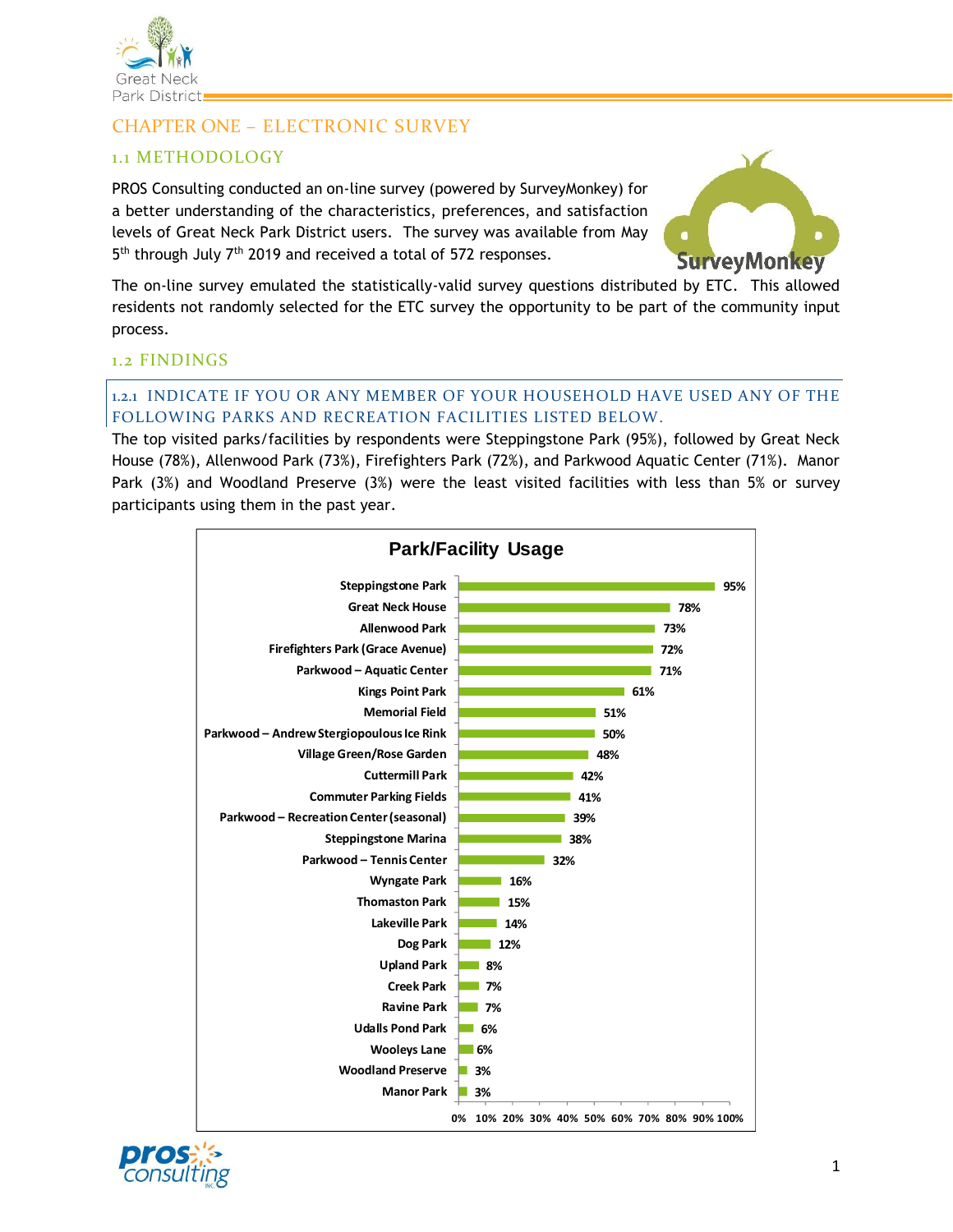# 1.2.2 IF YES, PLEASE INDICATE HOW YOU WOULD RATE THE CONDITION OF THE PARKS AND RECREATION FACILITY.

In combining ratings of Excellent and Good, respondents indicated the highest level of satisfaction with Steppingstone Park (96%). Firefighters Park (92%), Steppingstone Marina (91%), and Parkwood Aquatic Center (90%) also received high satisfactory percentages of 90%+.



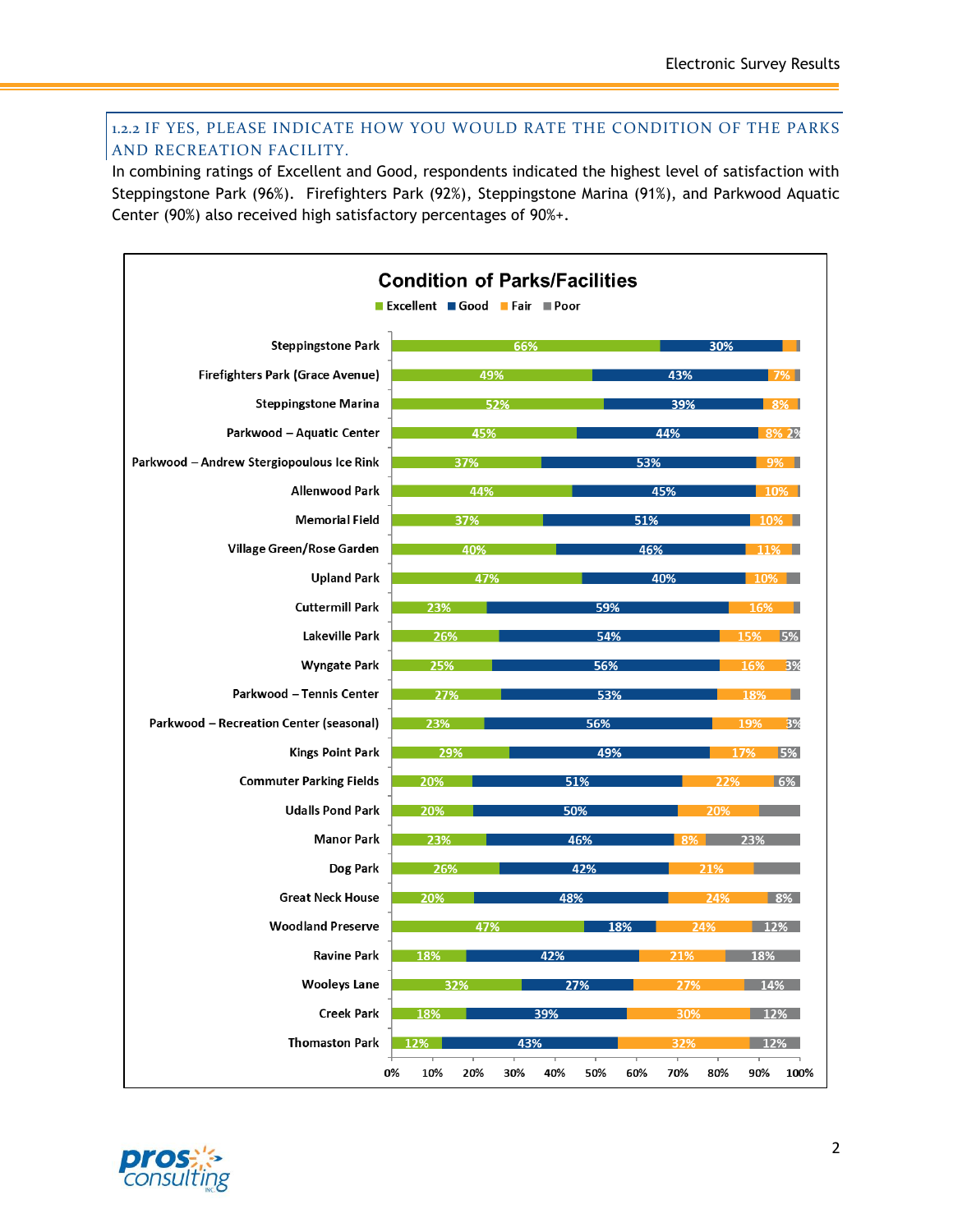

1.2.3 WHICH THREE OF THE PARKS/FACILITIES FROM THE LIST IN QUESTION #1.2.1 HAVE YOU OR MEMBERS OF YOUR HOUSEHOLD USED THE MOST DURING THE PAST YEAR?

The most frequently visited parks/facilities by respondents were Steppingstone Park, followed by Allenwood Park, and Parkwood Aquatic Center. While the least frequently visited parks/facilities were Woodland Preserve, Creek Park, Manor Park, Ravine Park, and Udalls Pond Park.



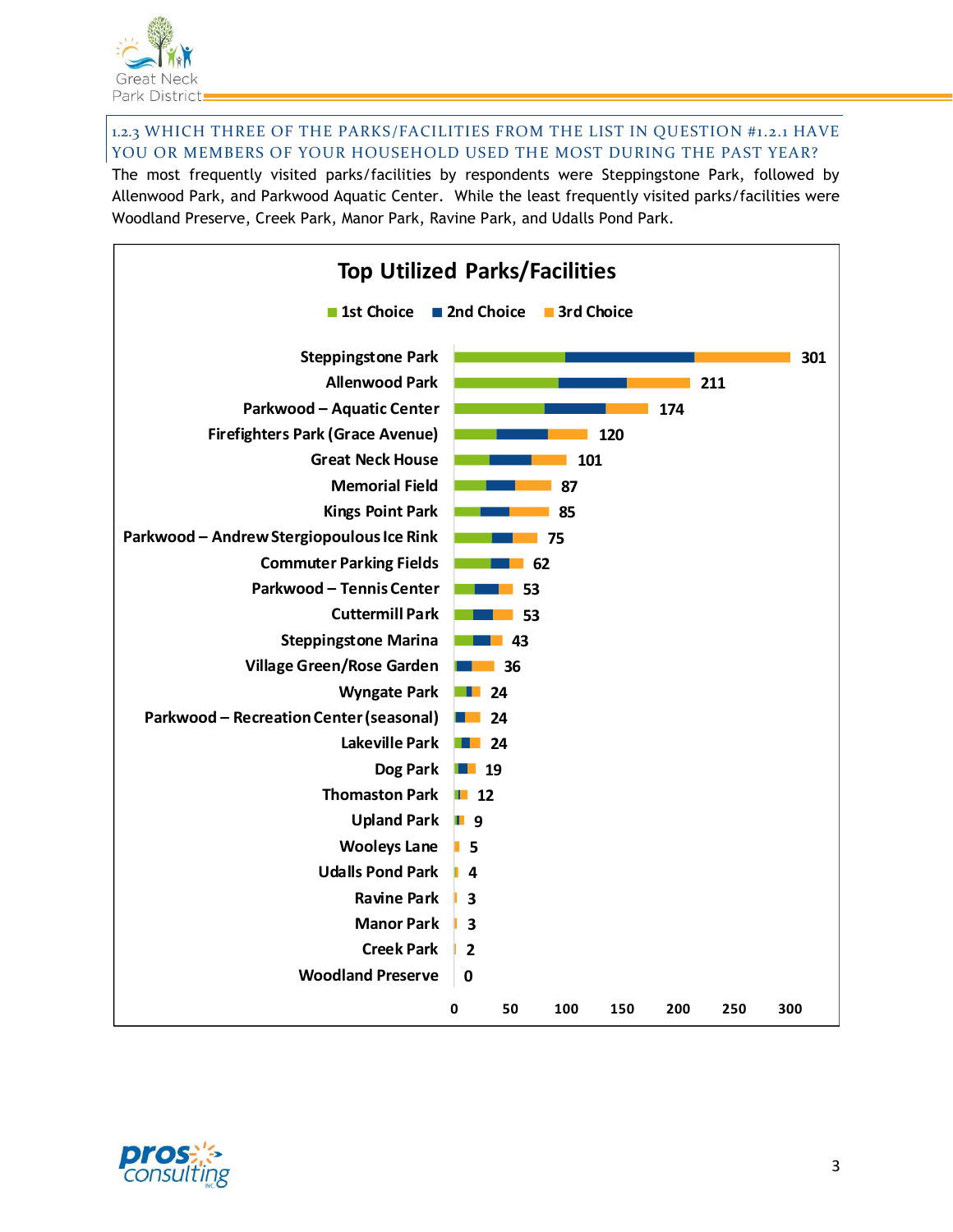1.2.4 INDICATE IF YOU OR ANY MEMBER OF YOUR HOUSEHOLD HAVE A NEED FOR EACH OF THE PARKS AND RECREATION FACILITIES LISTED BELOW BY SELECTING YES OR NO.

The chart below reveals the number of survey participates who answered "yes, my household has a need". This helps to identify facilities/amenities with the highest level of community need. Walking/biking trails, outdoor swimming pools, and indoor fitness/exercise facilities were ranked highest in terms of need.

| <b>Facility/Amenity</b>                         | <b>Is there Need?</b><br><b>Yes</b> |
|-------------------------------------------------|-------------------------------------|
| <b>Walking and biking trails</b>                | 389                                 |
| <b>Outdoor swimming pools</b>                   | 366                                 |
| <b>Indoor fitness and exercise facilities</b>   | 330                                 |
| <b>Indoor swimming pools and aquatics</b>       | 327                                 |
| <b>Outdoor playgrounds</b>                      | 310                                 |
| <b>Picnic areas and shelters</b>                | 307                                 |
| Indoor running/walking tracks                   | 280                                 |
| <b>Nature centers</b>                           | 273                                 |
| <b>Community gardens</b>                        | 268                                 |
| <b>Miniature golf courses</b>                   | 258                                 |
| <b>Commuter parking fields</b>                  | 245                                 |
| <b>Splash pads/spray grounds</b>                | 241                                 |
| Indoor ice arena                                | 236                                 |
| <b>Outdoor tennis courts</b>                    | 232                                 |
| Indoor playground                               | 225                                 |
| <b>Sledding hills</b>                           | 217                                 |
| <b>Outdoor basketball courts</b>                | 205                                 |
| <b>Indoor tennis</b>                            | 201                                 |
| Outdoor multi-purpose/rectangular fields        | 169                                 |
| <b>Indoor basketball courts</b>                 | 159                                 |
| <b>Meeting/rental facilities</b>                | 154                                 |
| Outdoor diamond fields (baseball/softball)      | 120                                 |
| Indoor turf sports (soccer, football, lacrosse) | 114                                 |
| <b>Dog parks</b>                                | 96                                  |
| <b>Outdoor sand volleyball courts</b>           | 96                                  |
| <b>Golf courses</b>                             | 91                                  |
| <b>Indoor volleyball courts</b>                 | 87                                  |
| <b>Outdoor Pickleball courts</b>                | 64                                  |

**Total Responses: 499**

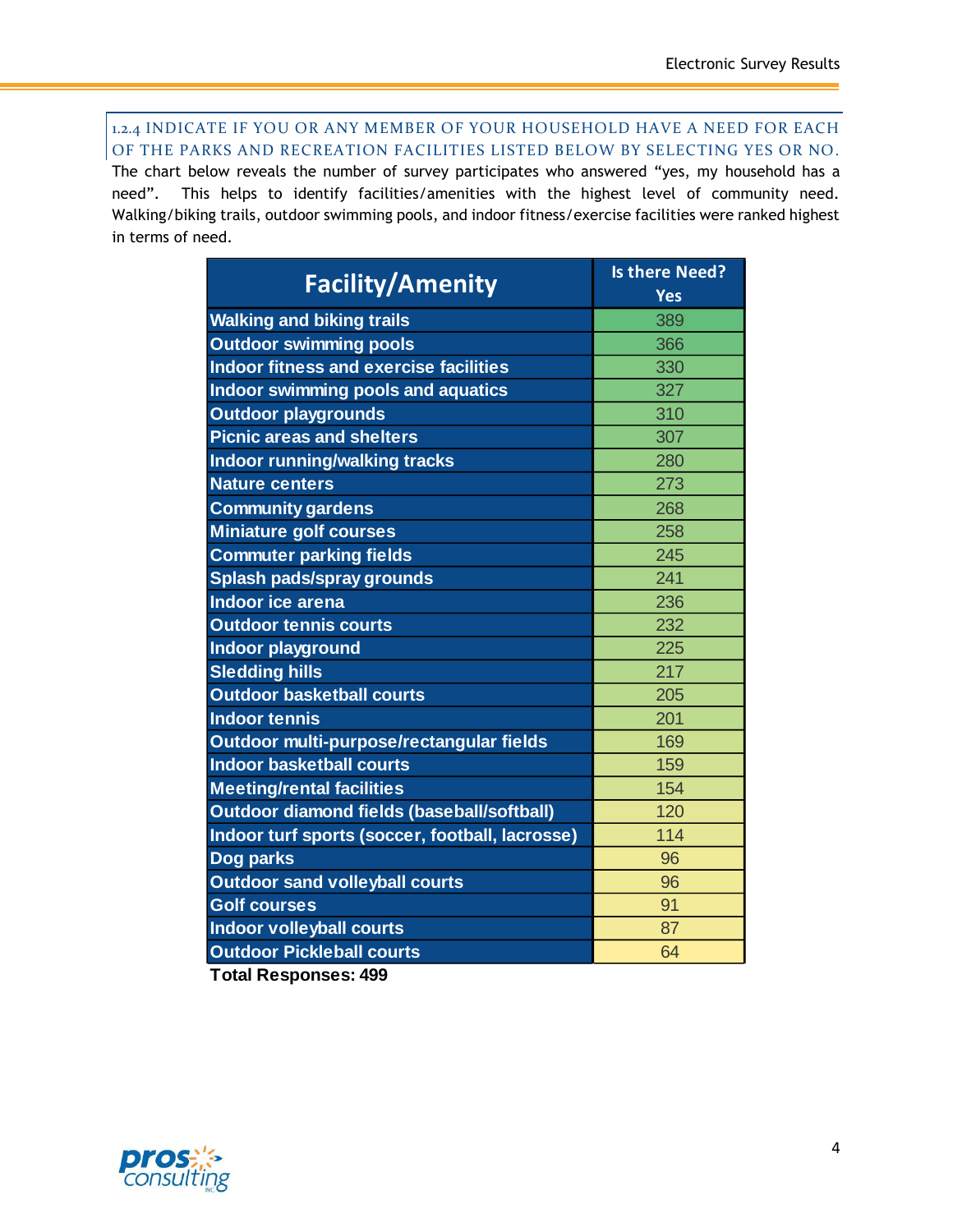

## 1.2.5 WHICH FOUR OF THE FACILITIES FROM THE LIST IN QUESTION #1.2.4 ARE MOST IMPORTANT TO YOUR HOUSEHOLD?

Survey respondents indicated that the most important facilities/amenities to their households were outdoor swimming pools, walking/biking trails, and indoor swimming pools/aquatics. The least important facilities/amenities indicated were indoor volleyball courts, outdoor sand volleyball courts, and sledding hills.



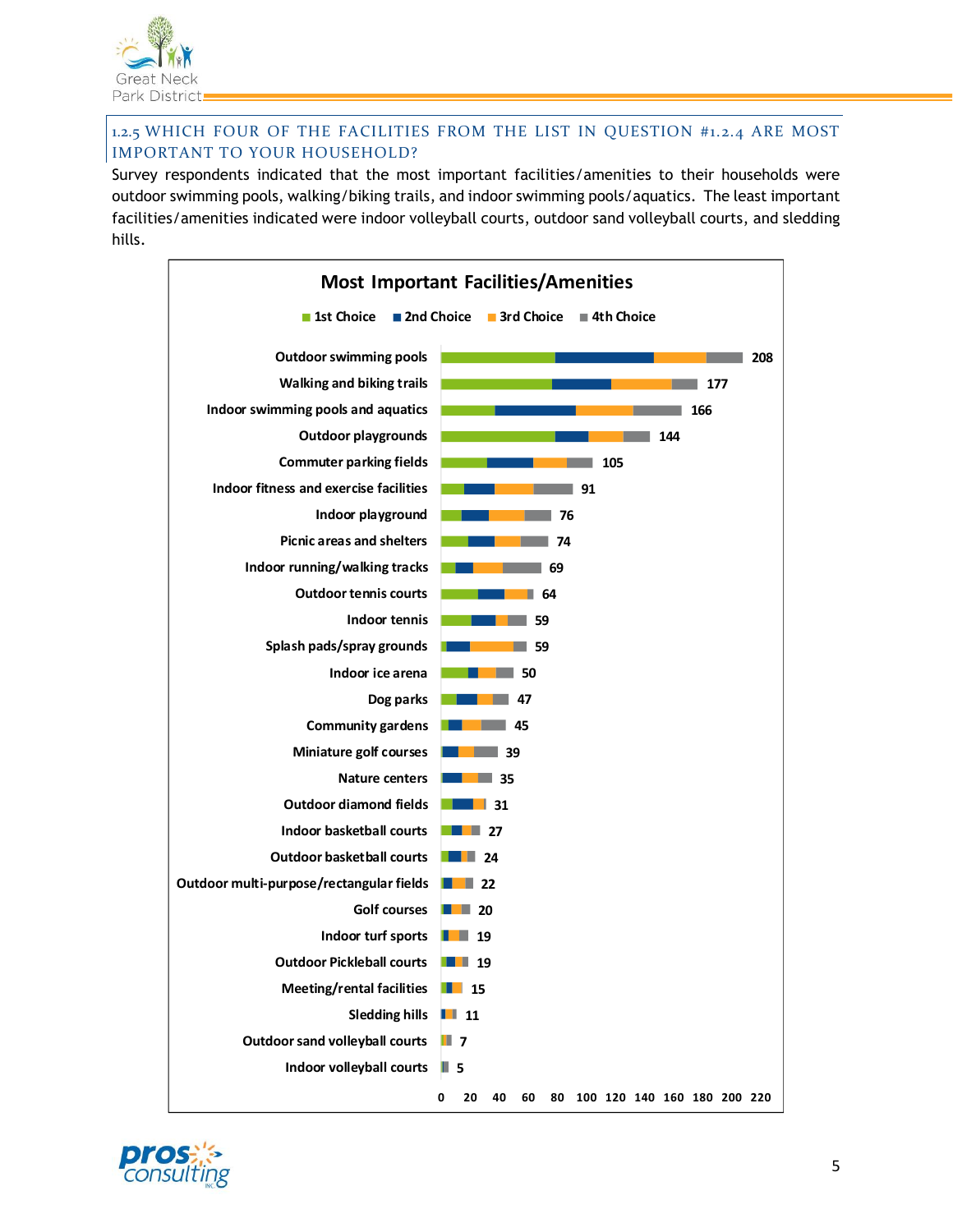#### 1.2.6 INDICATE IF YOU OR ANY MEMBER OF YOUR HOUSEHOLD HAVE A NEED FOR EACH OF THE RECREATION PROGRAMS LISTED BELOW BY SELECTING THE YES OR NO.

The chart below reveals the number of survey participates who answered "yes, my household has a need". This helps to identify recreational programs with the highest level of community need. Farmer's markets, fitness and wellness programs, and enrichment programs were ranked highest in terms of need.

| <b>Recreation Programs</b>                     | <b>Is there Need?</b><br><b>Yes</b> |
|------------------------------------------------|-------------------------------------|
| <b>Farmer's Markets</b>                        | 312                                 |
| <b>Fitness and wellness programs</b>           | 267                                 |
| <b>Enrichment programs</b>                     | 249                                 |
| <b>Adult programs</b>                          | 242                                 |
| <b>Special events</b>                          | 235                                 |
| Theater and performing arts programs           | 212                                 |
| <b>Water fitness programs</b>                  | 210                                 |
| <b>Environmental education/nature programs</b> | 191                                 |
| <b>Swim lessons</b>                            | 178                                 |
| <b>Tennis lessons/leagues</b>                  | 171                                 |
| <b>Senior programs</b>                         | 166                                 |
| <b>Youth sports leagues</b>                    | 163                                 |
| <b>Summer camp programs</b>                    | 153                                 |
| <b>Arts and crafts</b>                         | 144                                 |
| <b>Trips to special events and attractions</b> | 142                                 |
| <b>Before and after school programs</b>        | 142                                 |
| Ice skating/hockey programs/leagues            | 141                                 |
| <b>Teen programs</b>                           | 132                                 |
| <b>Dance programs</b>                          | 131                                 |
| <b>Birthday parties</b>                        | 124                                 |
| <b>Sports conditioning</b>                     | 117                                 |
| <b>Adult sports leagues</b>                    | 114                                 |
| <b>Gymnastics/tumbling programs</b>            | 104                                 |
| <b>Golf lessons/leagues</b>                    | 98                                  |

**Total Responses: 433**

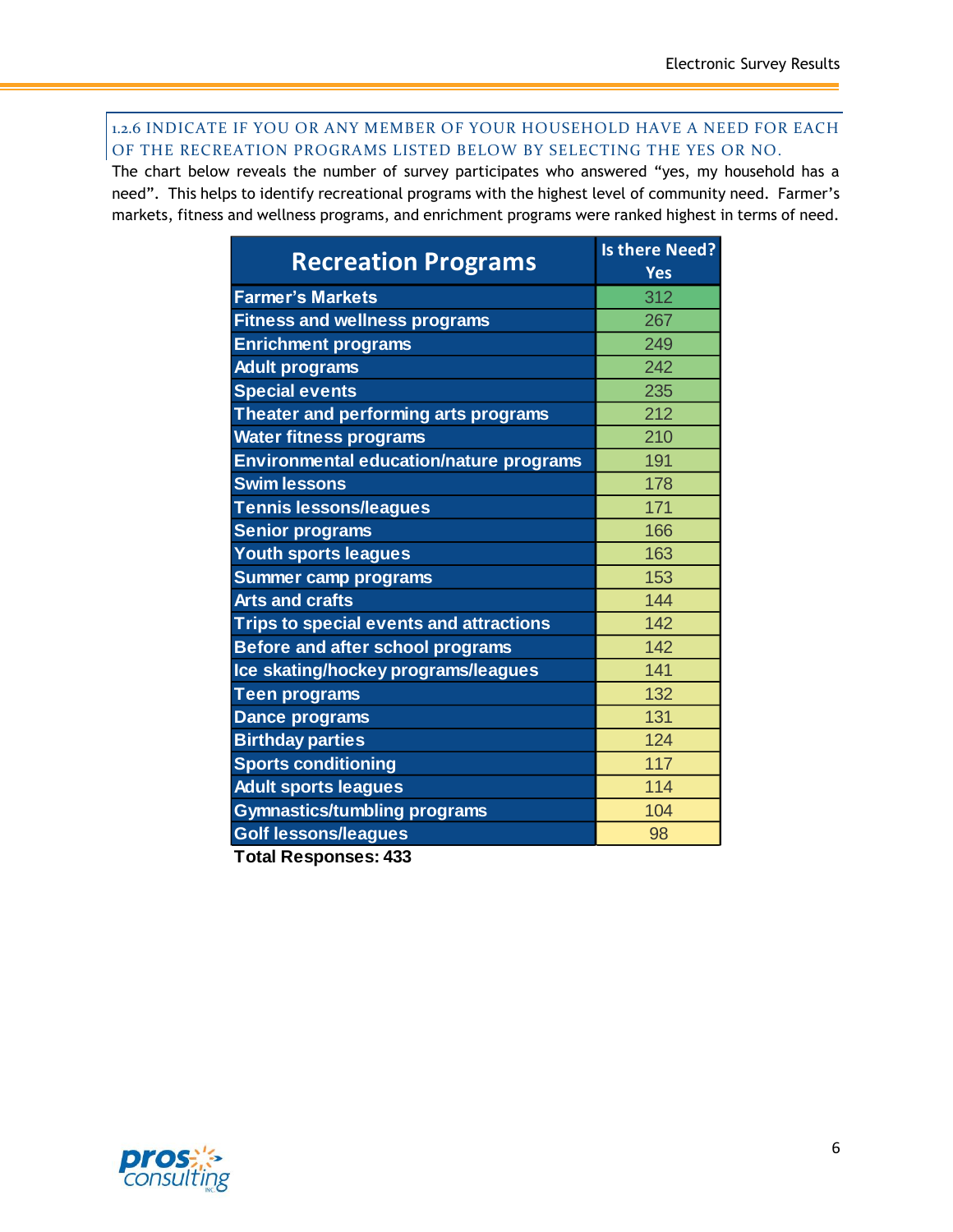

## 1.2.7 WHICH FOUR OF THE PROGRAMS FROM THE LIST IN QUESTION #1.2.6 ARE MOST IMPORTANT TO YOUR HOUSEHOLD?

Survey respondents indicated that the most important recreational programs to their households were farmer's markets, fitness and wellness programs, and summer camp programs. The least important recreational programs indicated were golf lessons/leagues, gymnastics/tumbling programs, and birthday parties.



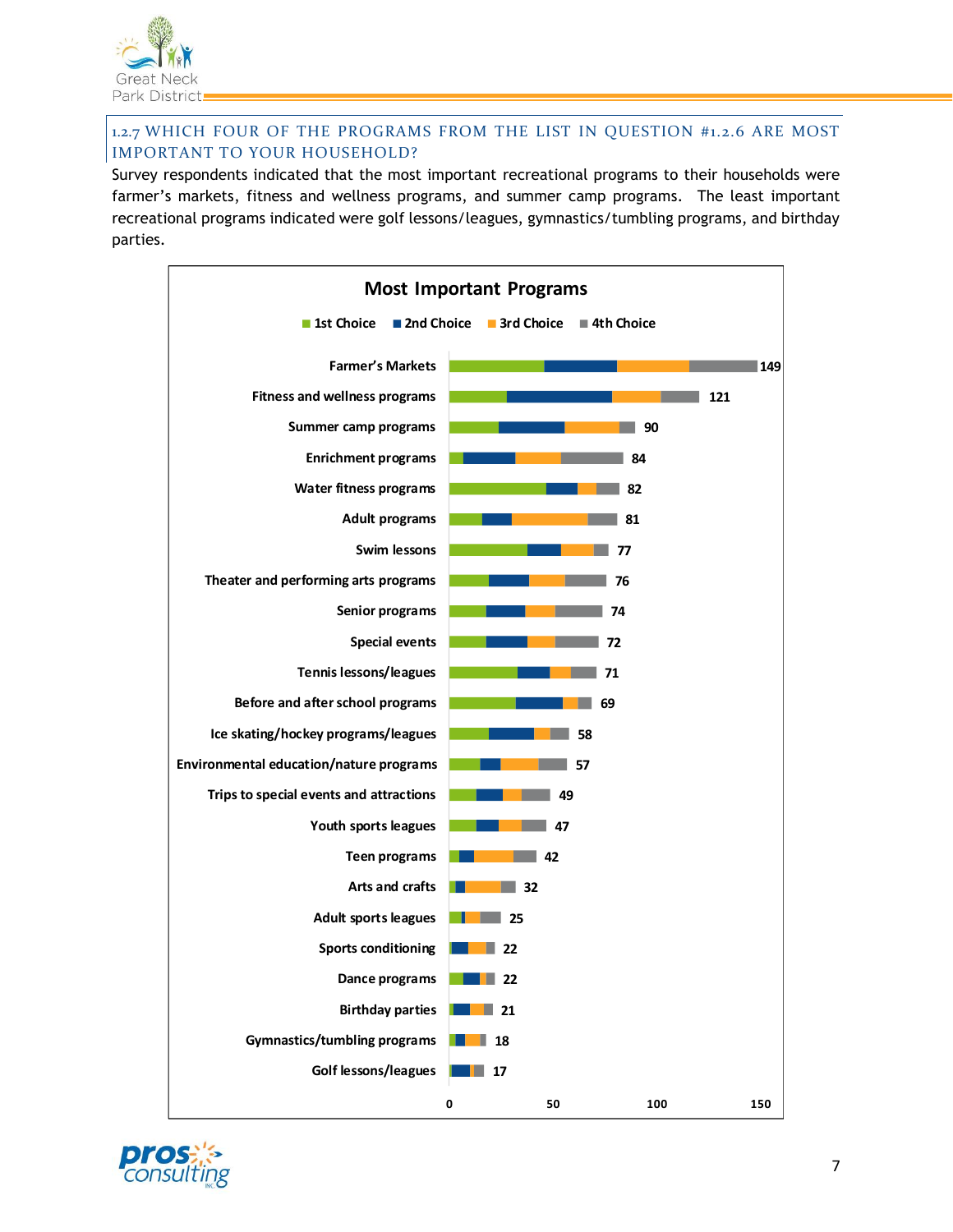#### 1.2.8 HAVE YOU OR OTHER MEMBERS OF YOUR HOUSEHOLD PARTICIPATED IN ANY RECREATION OR SPORTS PROGRAMS OFFERED BY THE GREAT NECK PARK DISTRICT DURING THE PAST 12 MONTHS?

Roughly 58% of survey respondent households have participated in a program offered by Great Neck Park District within the last year.



1.2.9 APPROXIMATELY HOW MANY DIFFERENT RECREATION OR SPORTS PROGRAMS OFFERED BY THE GREAT NECK PARK DISTRICT HAVE YOU OR MEMBERS OF YOUR HOUSEHOLD PARTICIPATED IN OVER THE PAST 12 MONTHS?

The most frequently given responses regarding the number of programs/activities households have participated in during the last year include 2-3 programs (52%), 1 program (36%), and 4-6 programs (10%). The least frequent responses include 7-10 programs (1%) and 11+ programs (1%).



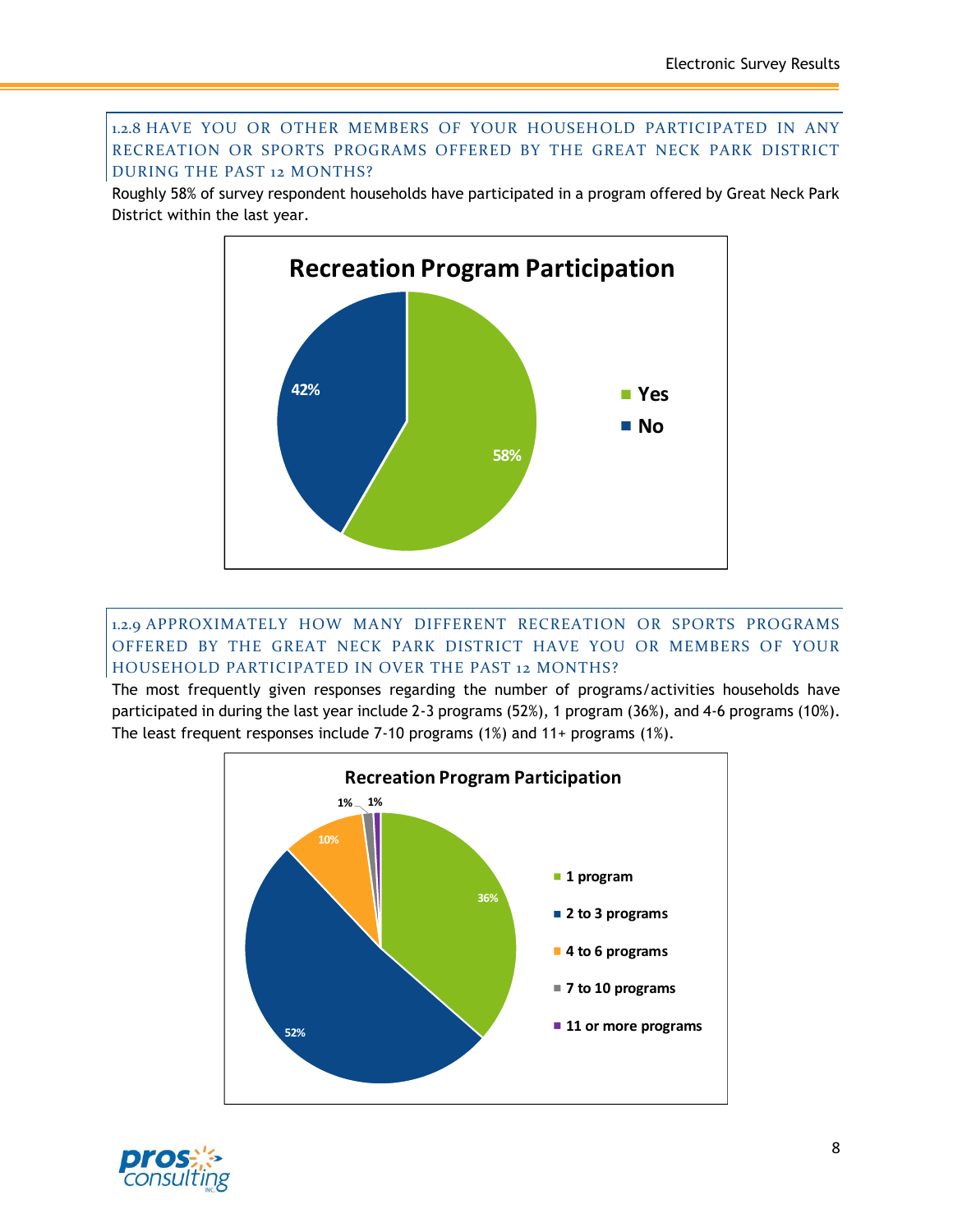

1.2.10 HOW WOULD YOU RATE THE OVERALL QUALITY OF THE RECREATION OR SPORTS PROGRAMS THAT YOU AND MEMBERS OF YOUR HOUSEHOLD HAVE PARTICIPATED IN?

For those respondents who have participated in a program offered by Great Neck Park District 89% gave a satisfactory rating of either Excellent (40%) or Good (49%), while the remaining 11% rated the programs Fair (10%) or Poor (1%).



1.2.11 CHECK ALL THE REASONS THAT PREVENT YOU OR OTHER MEMBERS OF YOUR HOUSEHOLD FROM USING PARKS, RECREATION, AND SPORTS FACILITIES OR PROGRAMS OF THE GREAT NECK PARK DISTRICT MORE OFTEN.

Residents are most deterred from using the Park District's facilities more frequently due to program times not being convenient, programs/facilities not being offered, and not knowing what is being offered.



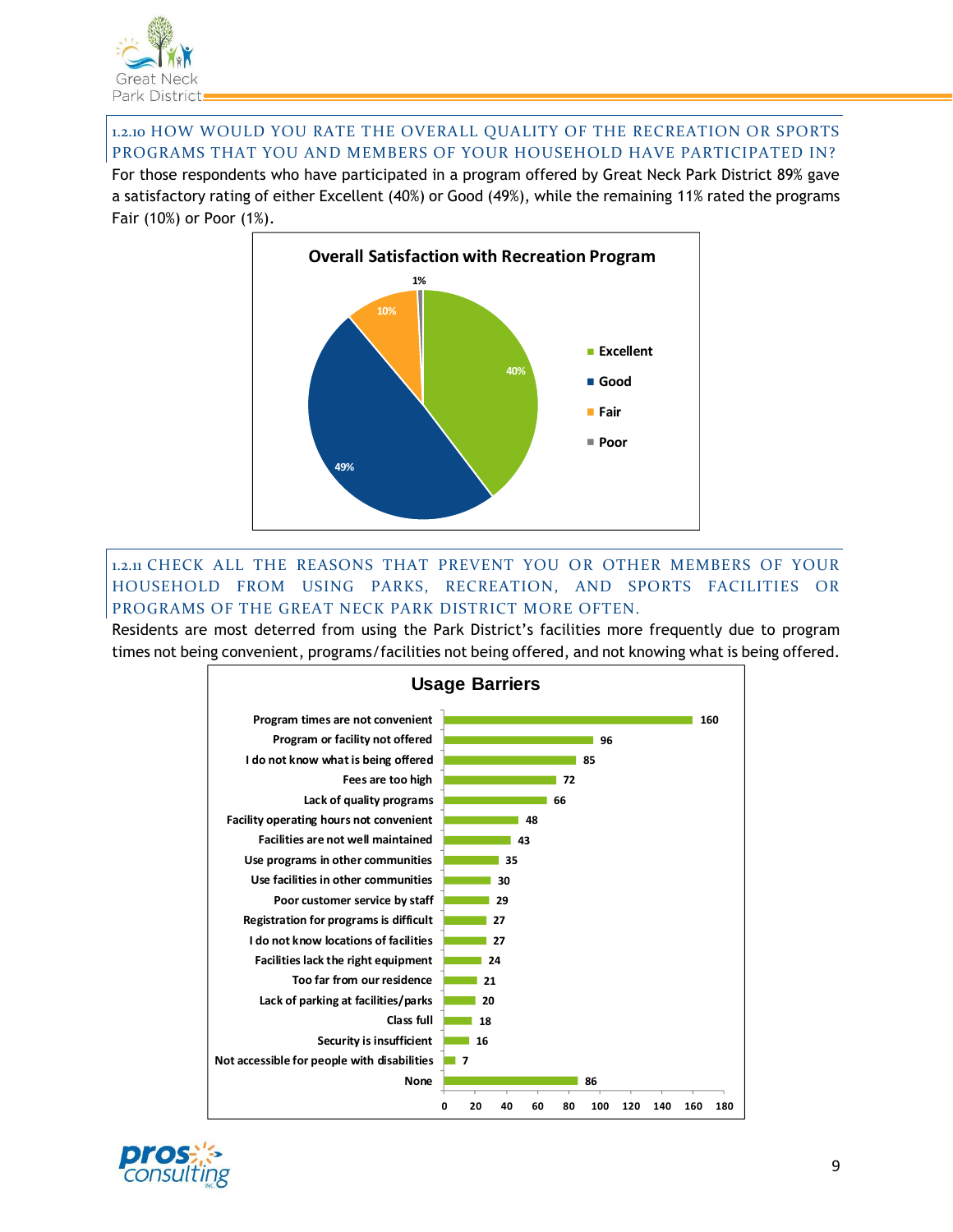#### 1.2.12 CHECK ALL THE ORGANIZATIONS THAT YOU OR MEMBERS OF YOUR HOUSEHOLD HAVE USED FOR INDOOR AND OUTDOOR RECREATION ACTIVITIES DURING THE LAST 12 MONTHS.

The most utilized organizations for recreation programs and facilities among respondents were Great Neck Park District and Great Neck School District, followed by churches/places of worship and private clubs.



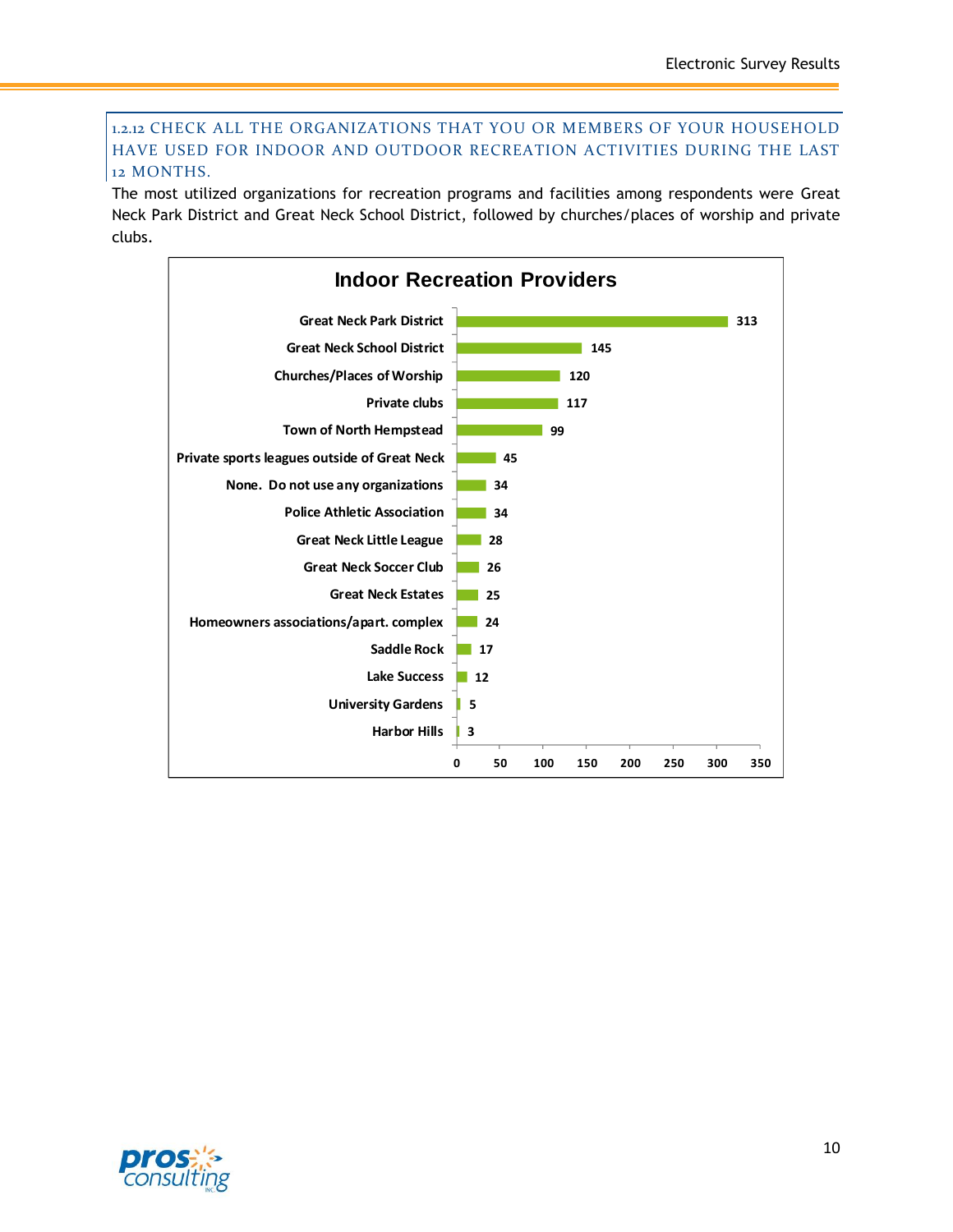

1.2.13 INDICATE WHICH ORGANIZATIONS FROM THE LIST BELOW YOU AND YOUR HOUSEHOLD USE THE MOST FOR RECREATION PROGRAMS AND SERVICES.

The most utilized recreation providers for 0-17-year-olds include Great Neck Park District, Great Neck School District, and churches/places of worship. When assessing 18+ year-olds, the most frequently used organizations for recreational programs are Great Neck Park District, private clubs, and churches/places of worship.



Note: Harbor Hills received "0" votes and so was excluded from the above chart.



Note: Harbor Hills, Saddle Rock, Great Neck Little League, and Great Neck Soccer Club received "0" votes and so were excluded from the above chart.

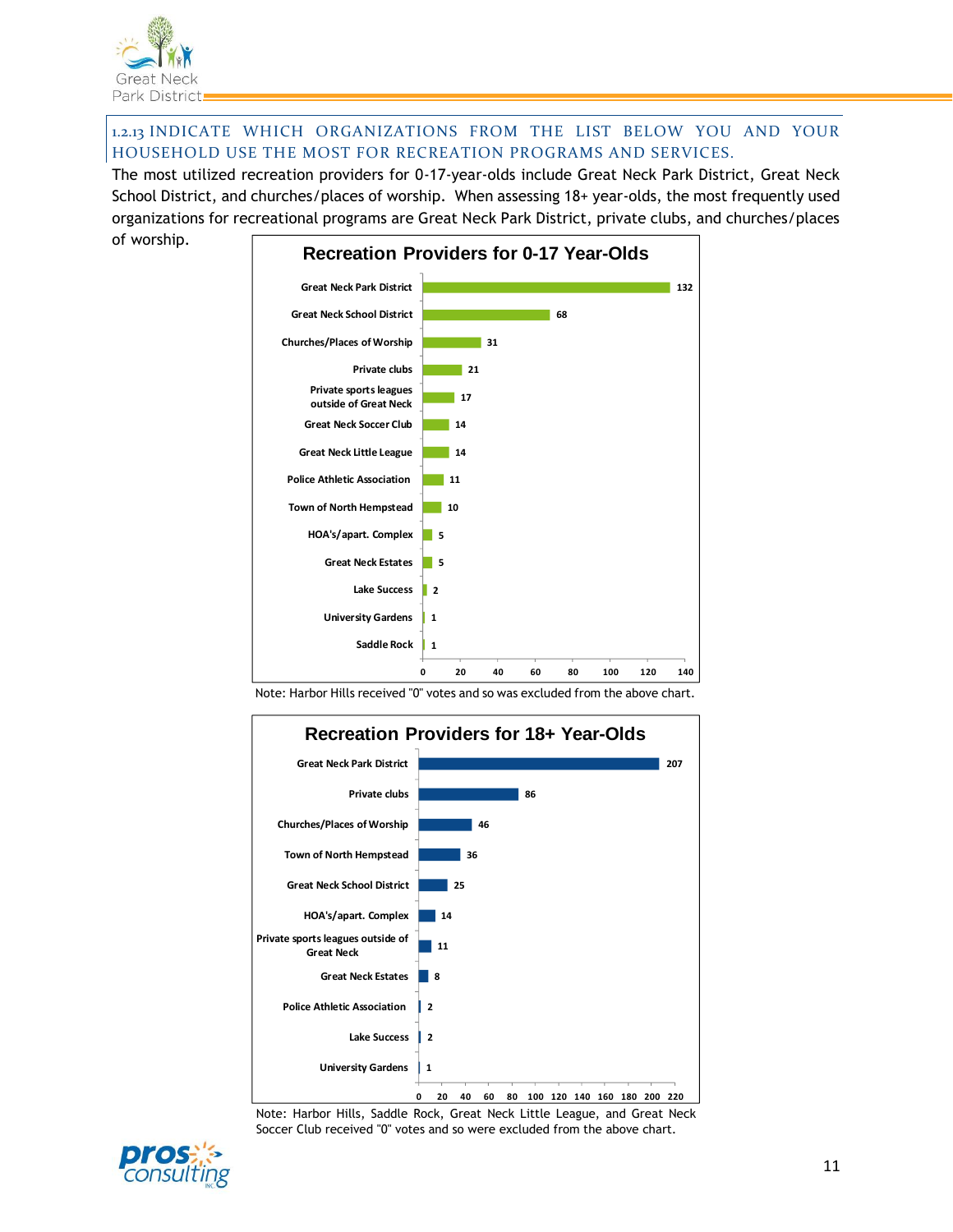#### 1.2.14 FROM THE FOLLOWING LIST, CHECK ALL THE POTENTIAL PROGRAMMING SPACES YOU AND MEMBERS OF YOUR HOUSEHOLD WOULD USE.

Of those surveyed, 241 residents indicated that they would utilize an indoor pool if provided by Great Neck Park District. Other potential programming spaces that received a high number of votes include indoor workout/fitness areas (177), walking/jogging track (174), and miniature golf (151). Least soughtafter amenities/facilities were diamond fields (27), outdoor multi-use fields (32), indoor racquetball courts (34).



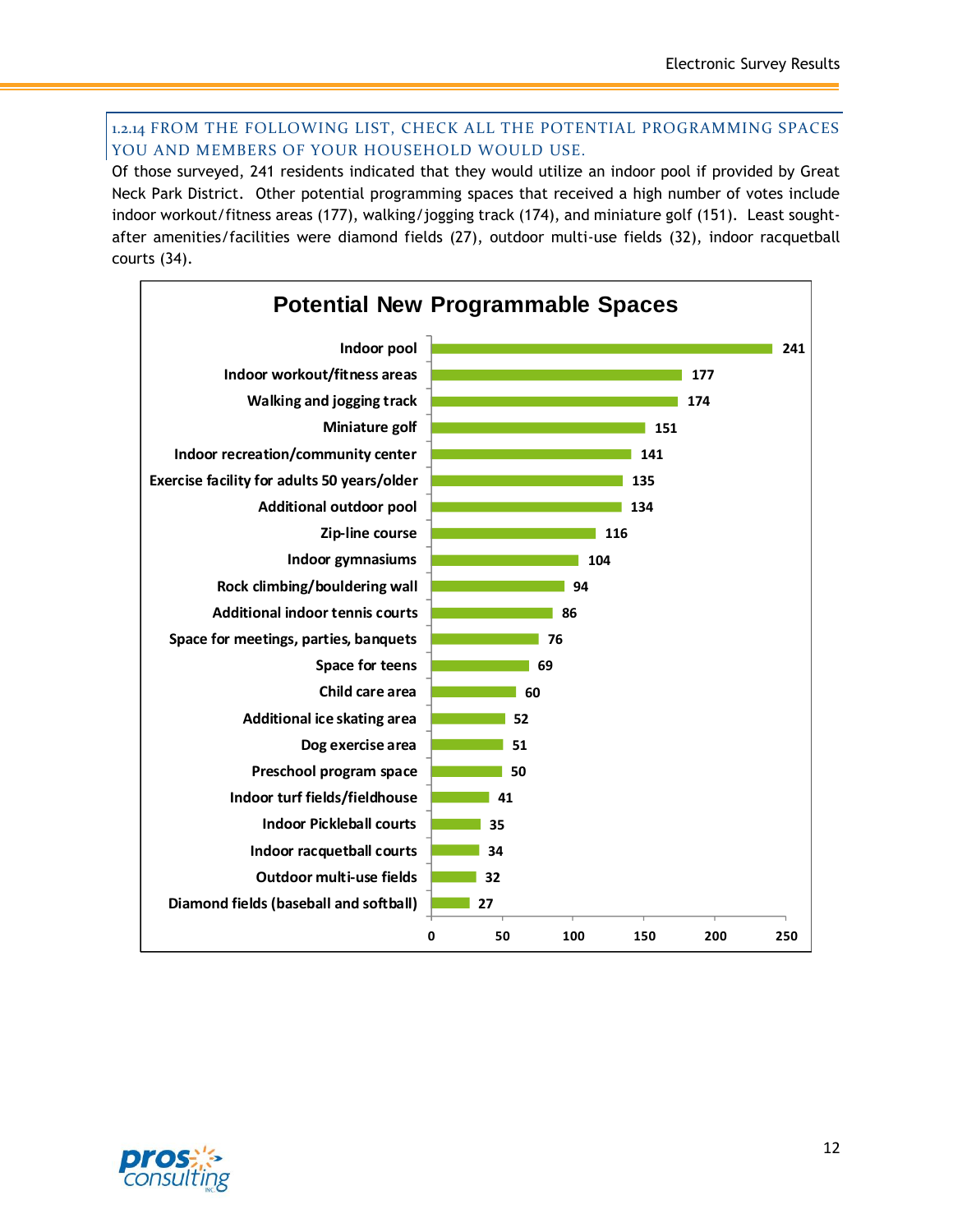

# 1.2.15 WHICH FOUR OF THE ACTIONS FROM THE PREVIOUS LIST WOULD YOU BE MOST WILLING TO FUND WITH YOUR PARK DISTRICT TAX DOLLARS?

Of those surveyed, 194 residents indicated that they would be most willing to fund an indoor pool with their Park District tax dollars. Residents were also most willing to fund and exercise facility for adults 50 years/older (112), an indoor workout/fitness area (111), and an indoor recreation/community center. Programmable spaces such as indoor racquetball courts (11), diamond fields (13), and outdoor multi-use fields (18) received the fewest top four votes.



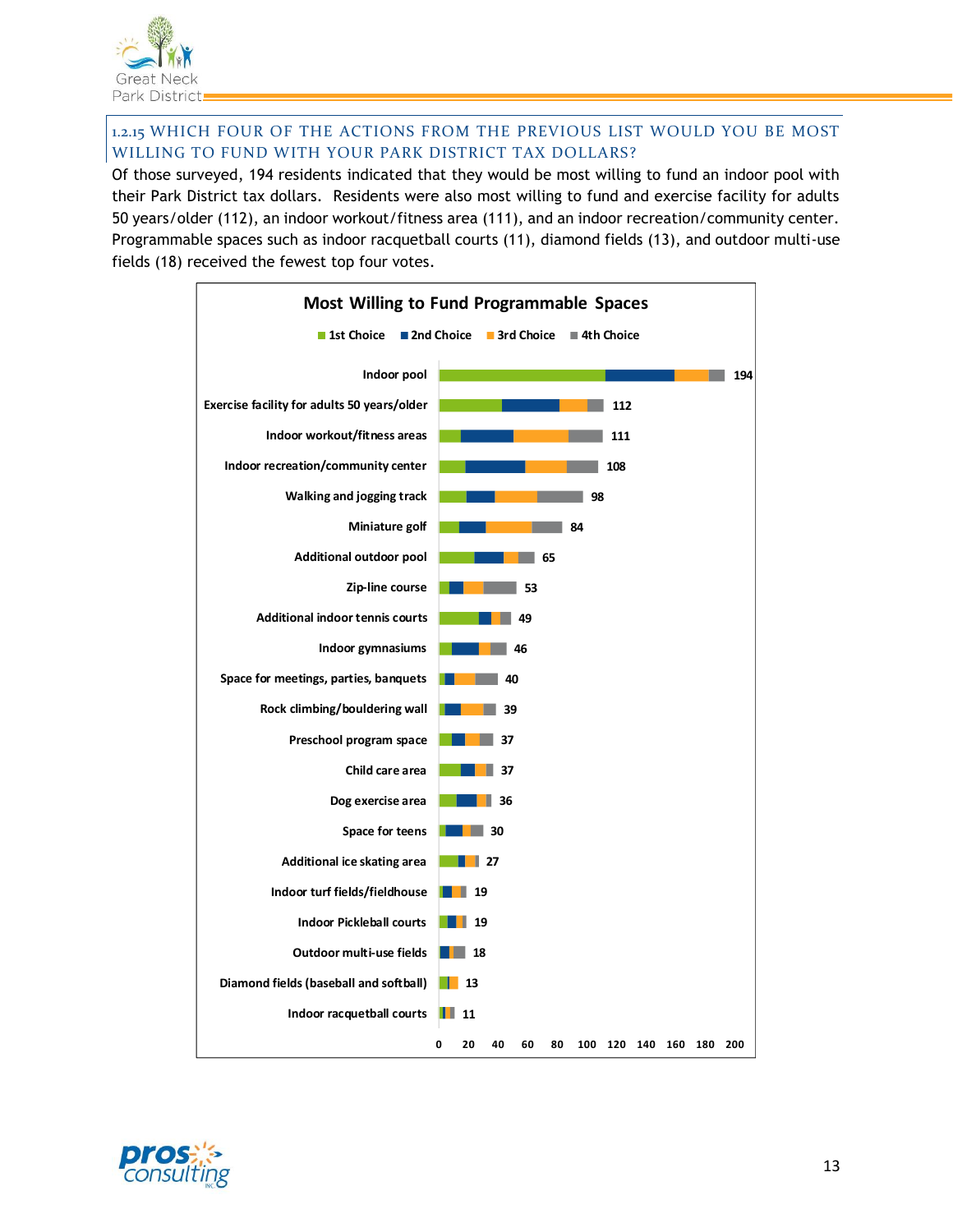## 1.2.16 CHECK ALL THE WAYS YOU LEARN ABOUT GREAT NECK PARK DISTRICT PROGRAMS AND ACTIVITIES.

The most effective marketing methods for survey participants are Park District program catalog/brochure (295), Park District website (240), and Park District e-mail bulletins (190). The least effective mediums are flyer distributed at school (22) and conversations with parks/rec. staff (37).



#### 1.2.17 WHAT ARE YOUR PREFERRED WAYS TO LEARN ABOUT GREAT NECK PARK DISTRICT PROGRAMS AND SERVICES?

The most preferred marketing methods for survey respondents are Park District program catalog/brochure (304), Park District website (233), and Park District e-mail bulletins (226). The least preferred mediums are conversations with parks/rec. staff (7) and flyer distributed at school (18).



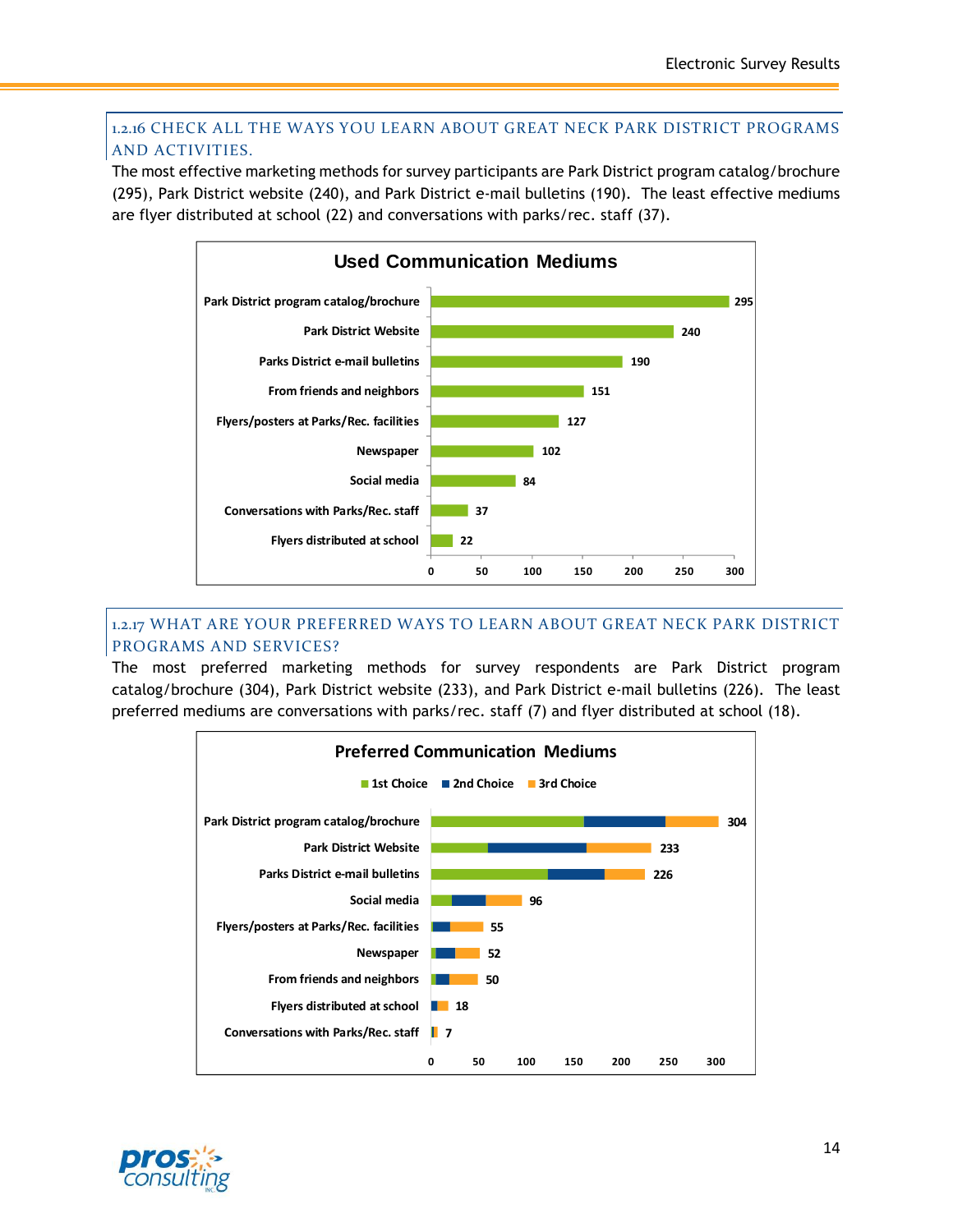

# 1.2.18 HOW WOULD YOU PRIORITIZE \$100 (BREAKOUT) FOR GREAT NECK PARK DISTRICT PARKS, TRAILS, SPORTS, AND RECREATION FACILITIES?

Of the categories listed below, survey participants were most supportive of development of new facilities (\$43) followed by improvements/ maintenance of existing parks and recreation facilities (\$40). Respondent allocated the least amount of money to construction of new sports fields (\$14).



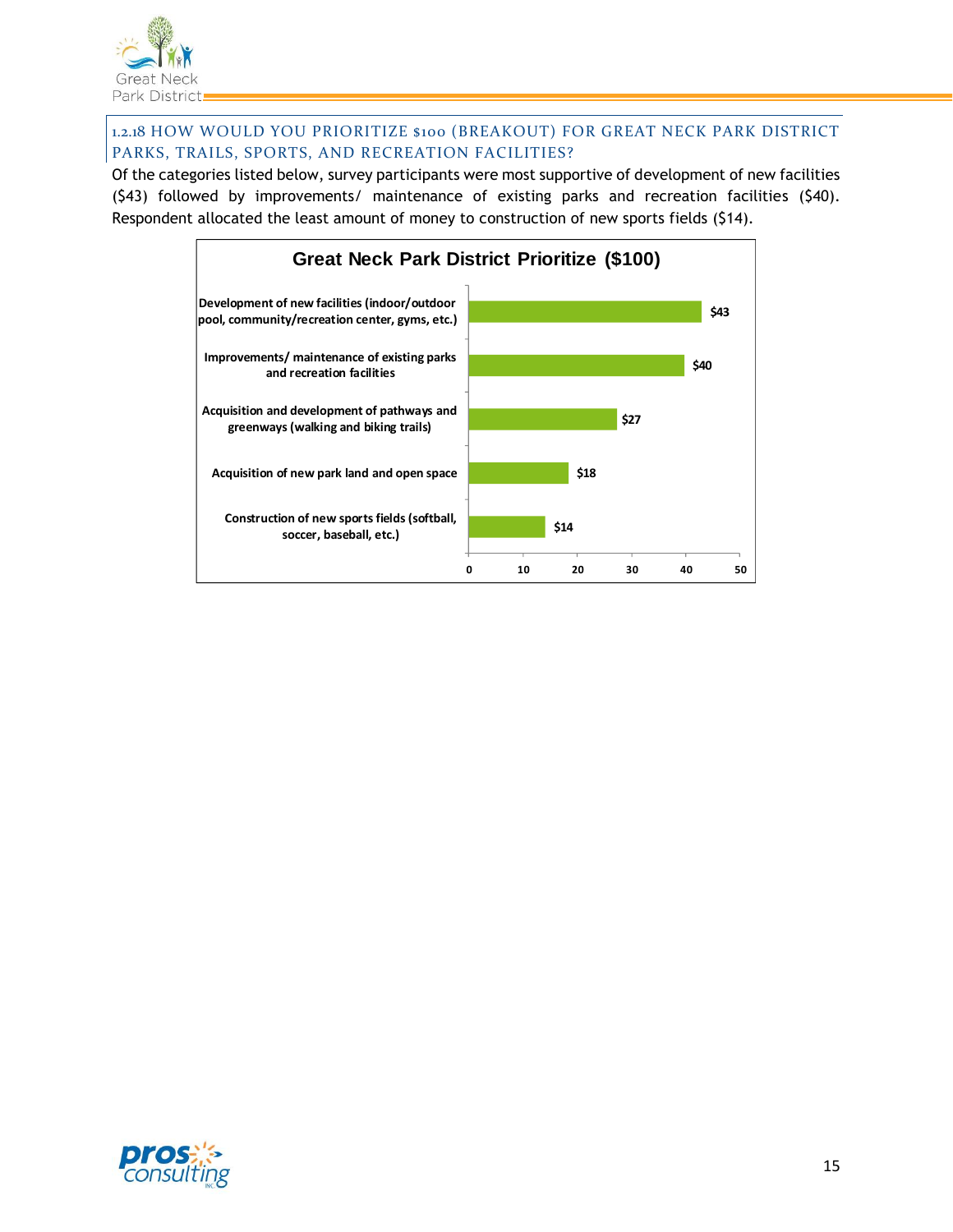#### 1.2.19 RATE YOUR SATISFACTION ON A SCALE OF "VERY SATISFIED"TO "VERY DISSATISFIED", WITH THE FOLLOWING PARKS AND RECREATION SERVICES PROVIDED BY THE GREAT NECK PARK DISTRICT.

In combining ratings of Very Satisfied and Satisfied, respondents indicated the highest level of satisfaction with number of parks (93%), maintenance of parks (89%), and amount of open spaces (72%). In combining ratings of Somewhat Dissatisfied and Very Dissatisfied, respondents indicated the highest level of dissatisfaction with number of walking/biking trails (34%), quality/number of indoor amenities (33%), and user friendliness of website (26%).



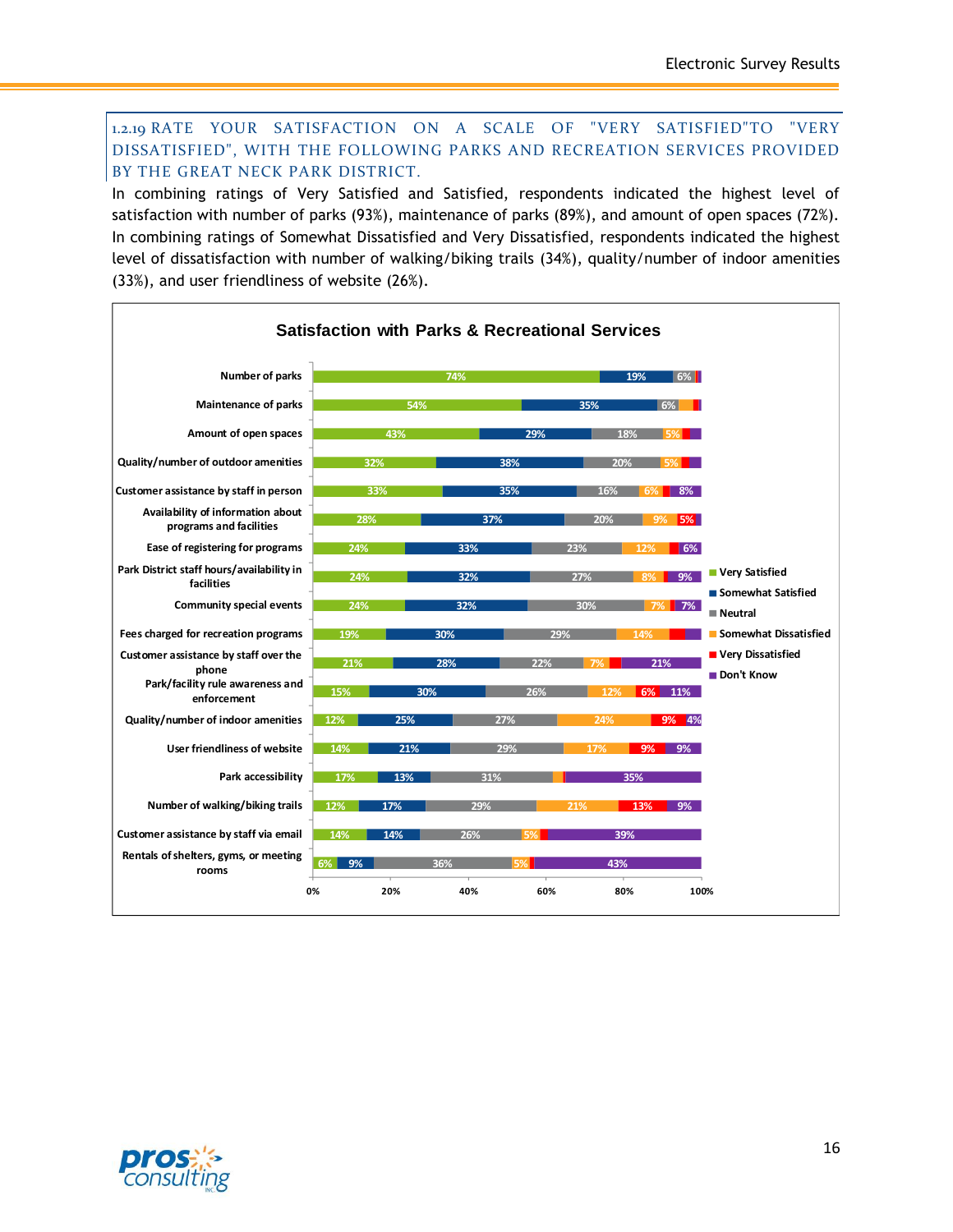

#### 1.2.20 WHICH THREE PARKS AND RECREATION SERVICES LISTED DO YOU THINK SHOULD RECEIVE THE MOST ATTENTION FROM GREAT NECK PARK DISTRICT OFFICIALS OVER THE NEXT TWO YEARS?

Of the services listed below, survey participants voted maintenance of parks (234) as needing the most attention over the next two years, followed by quality/number of indoor amenities (160) and number of walking/biking trails (135).



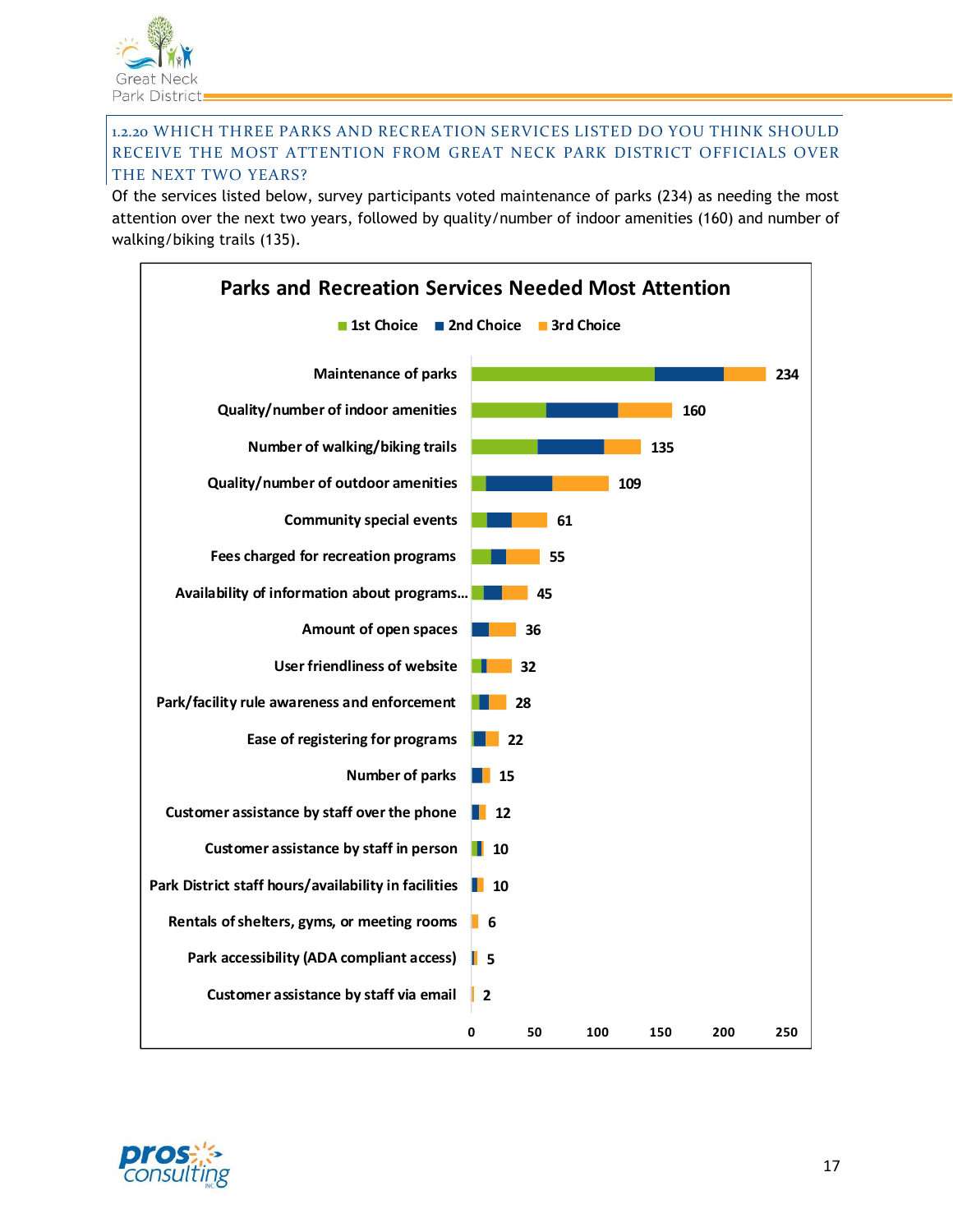1.2.21 FOR EACH ITEM LISTED BELOW, INDICATE WHAT YOU BELIEVE IS THE APPROPRIATE MIX OF SUPPORT FROM TAXES VERSUS USER FEES FOR EACH PROGRAM/SERVICE PROVIDED BY THE GREAT NECK PARK DISTRICT.

Respondents used the scale below of 1-5 to rank each program by selecting the appropriate amount of tax support or user fees. The following chart shows the percentage breakdown for each program. Respondents indicated more tax support for program areas such as community special events, senior adult programming, and youth programming. Conversely, respondents indicated users should pay more for program areas such as birthday parties, marina services, camps, and facility/room/shelter reservations.



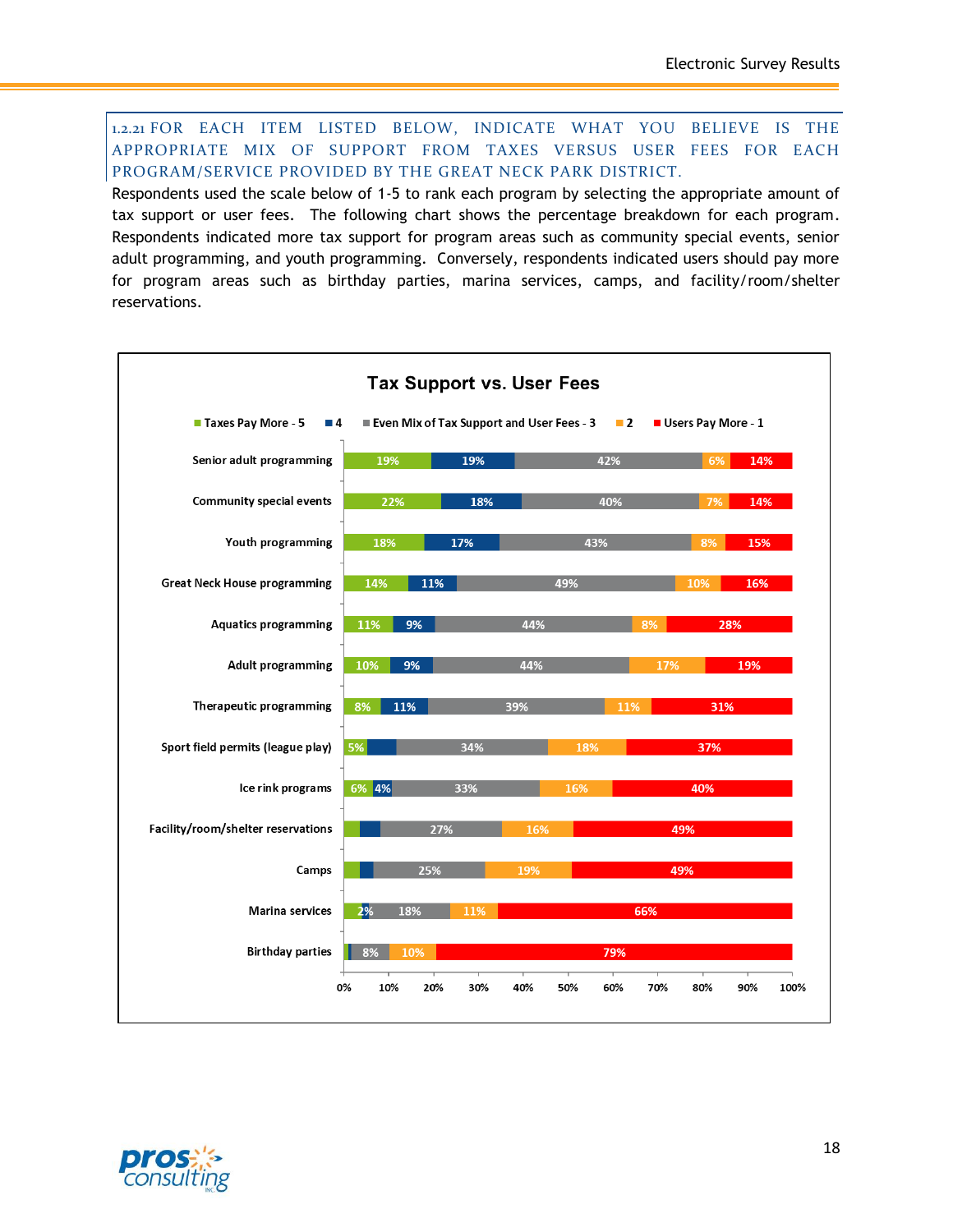

#### 1.2.22 RATE YOUR SATISFACTION ON A SCALE OF "VERY SATISFIED" TO "VERY DISSATISFIED", WITH THE OVERALL VALUE YOUR HOUSEHOLD RECEIVES FROM THE GREAT NECK PARK DISTRICT.

Nearly 85% of respondents are either very (45%) or somewhat (39%) satisfied with the overall value they receive from Great Neck Park District. Only 6% of respondents indicated they are either somewhat (5%) or very dissatisfied (1%) with the overall value they receive while the remaining 10% reported feeling neutral.



# 1.3 DEMOGRAPHICS

#### 1.3.1 COUNTING YOURSELF, HOW MANY PEOPLE IN YOUR HOUSEHOLD ARE?

| Participating Housenoid Composition |                                      |
|-------------------------------------|--------------------------------------|
| <b>Age Segments</b>                 | <b>Household</b><br><b>Breakdown</b> |
| Under 5 years                       | 111                                  |
| 5-9 years                           | 114                                  |
| $10-14$ years                       | 91                                   |
| 15-19 years                         | 47                                   |
| 20-24 years                         | 38                                   |
| $25-34$ years                       | 66                                   |
| 35-44 years                         | 199                                  |
| 45-54 years                         | 116                                  |
| 55-64 years                         | 107                                  |
| 65-74 years                         | 171                                  |
| 75+ years                           | 68                                   |

# **Participating Household Composition**

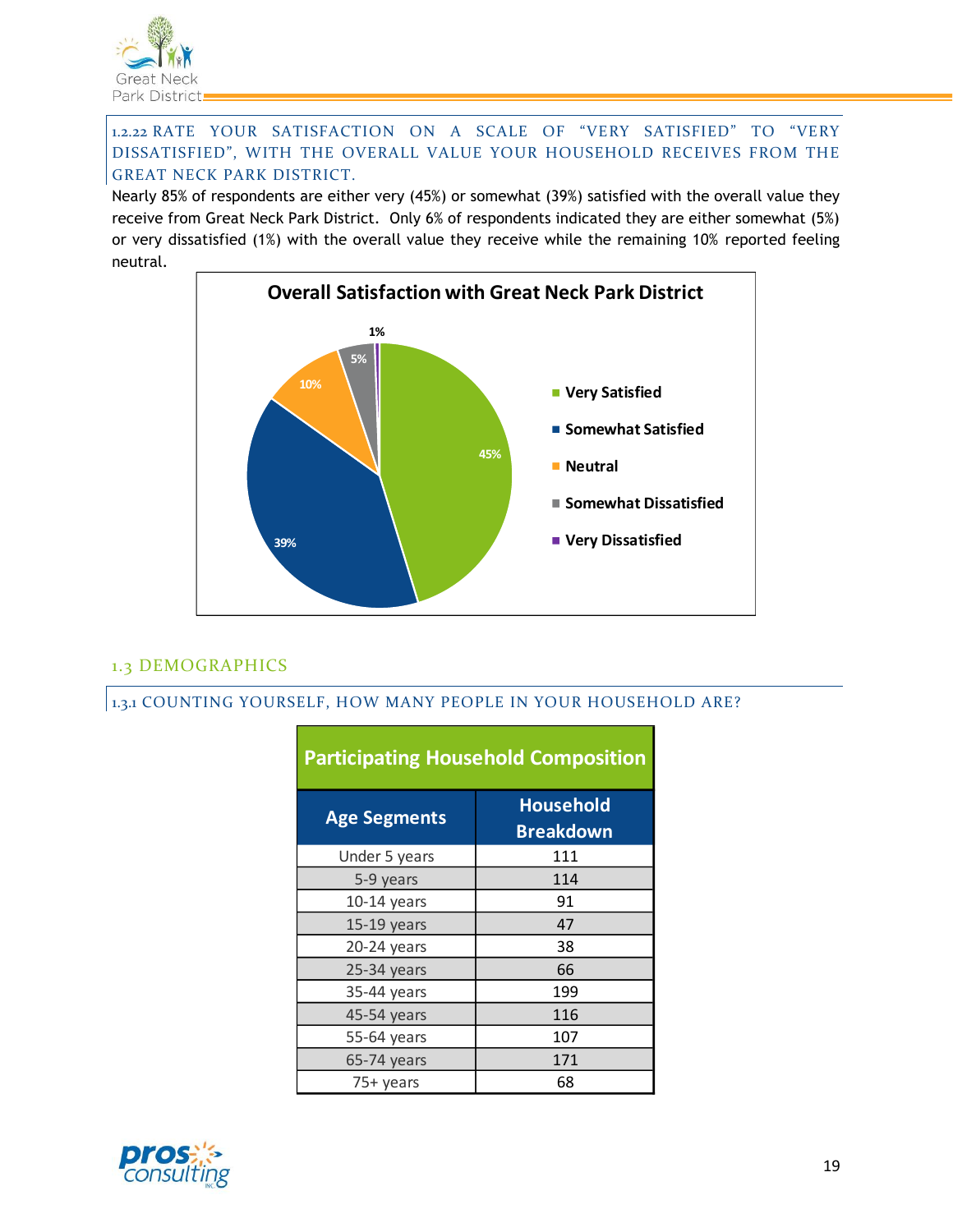

# 1.3.3 WHAT IS YOUR GENDER?



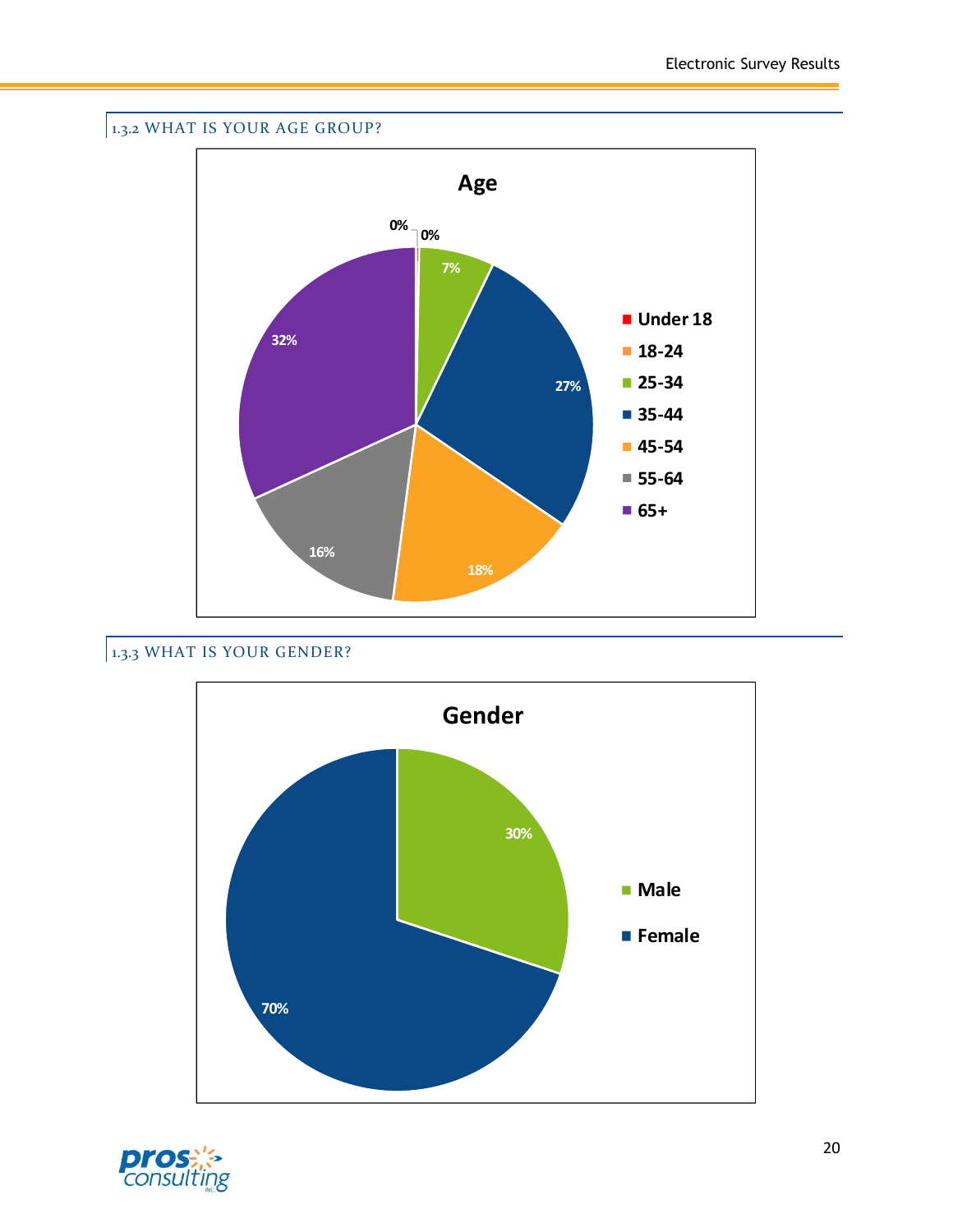

# 1.3.4 INDICATE WHERE YOU RESIDE.



# 1.3.5 HOW MANY YEARS HAVE YOU RESIDED WITHIN THE PARK DISTRICT?

|                           | How long have you lived in the Park<br><b>District?</b> (years) |
|---------------------------|-----------------------------------------------------------------|
| <b>Years lived within</b> | <b>Percent of Those</b>                                         |
| the Park District         | <b>Surveyed</b>                                                 |
| Less than 1 year          | 2%                                                              |
| 1-5 years                 | 17%                                                             |
| 6-10 years                | 14%                                                             |
| $11-20$ years             | 15%                                                             |
| $21-30$ years             | 17%                                                             |
| 31-40 years               | 14%                                                             |
| 41-50 years               | 12%                                                             |
| $50+$ years               | 10%                                                             |

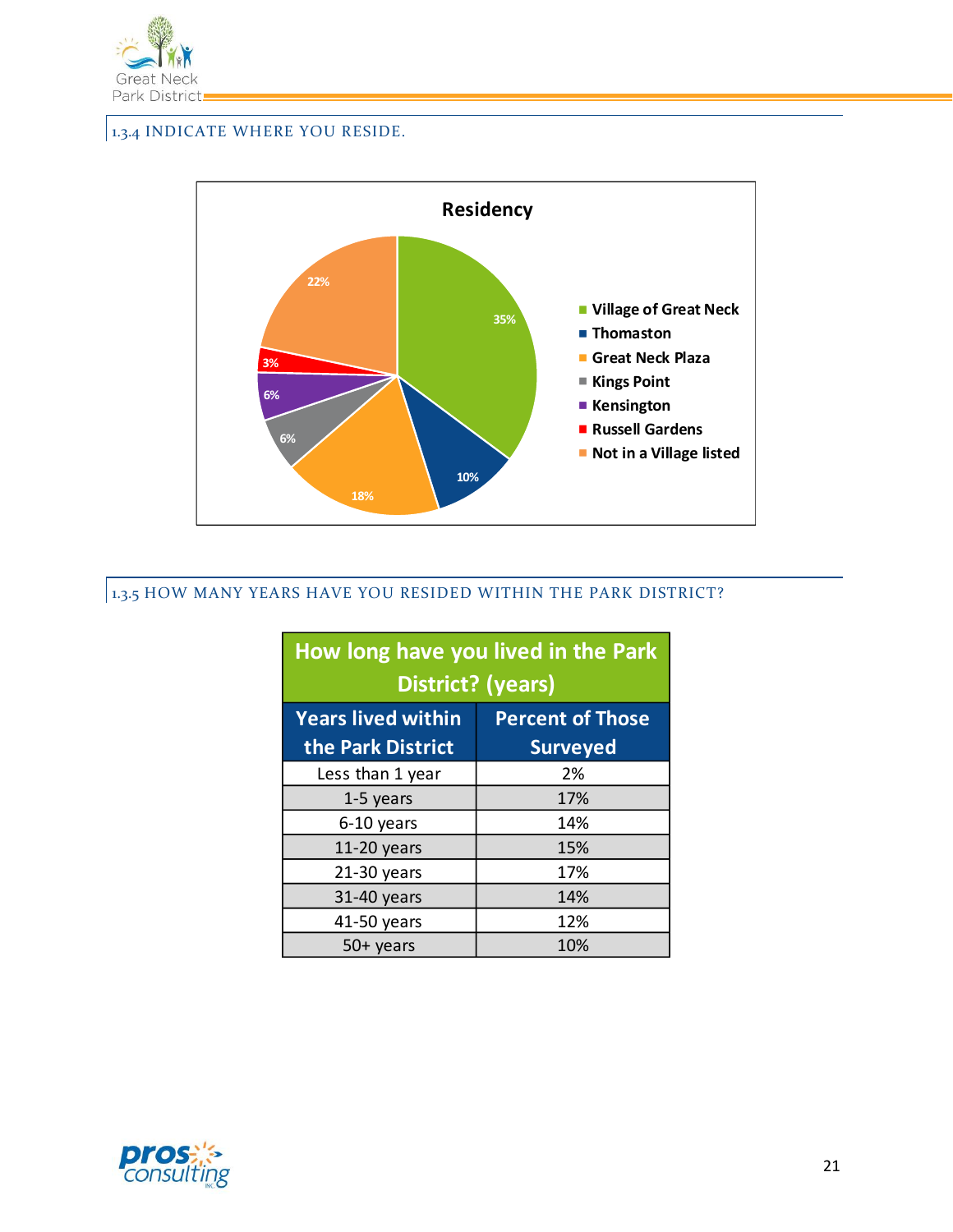

# 1.3.6 WHICH OF THE FOLLOWING BEST DESCRIBES YOUR RACE?

1.3.7 WHICH OF THE FOLLOWING BEST DESCRIBES THE PRIMARY LANGUAGES SPOKEN AT HOME?



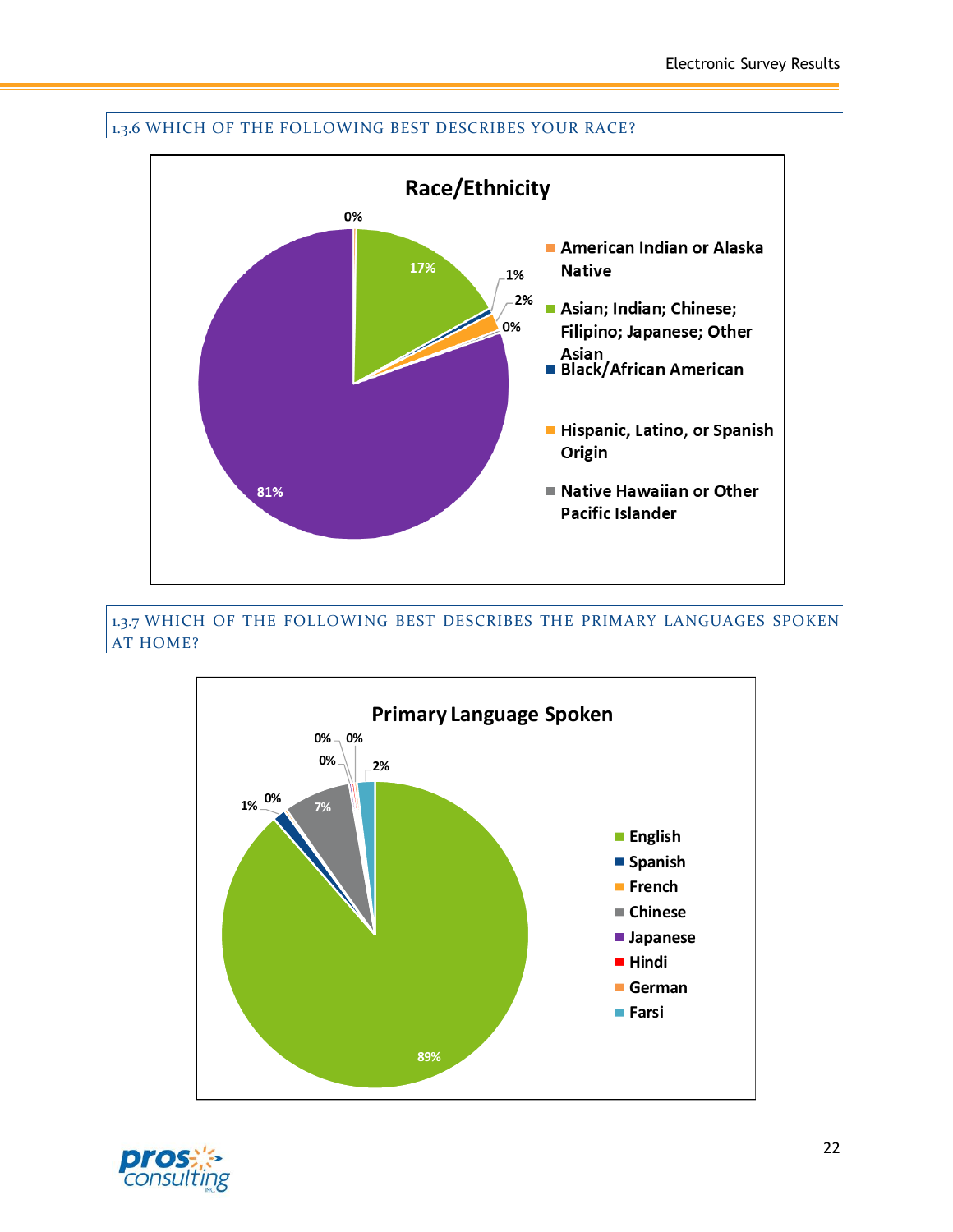

# 1.3.8 WHICH OF THE FOLLOWING RELIGIONS DO YOU ASSOCIATE WITH?



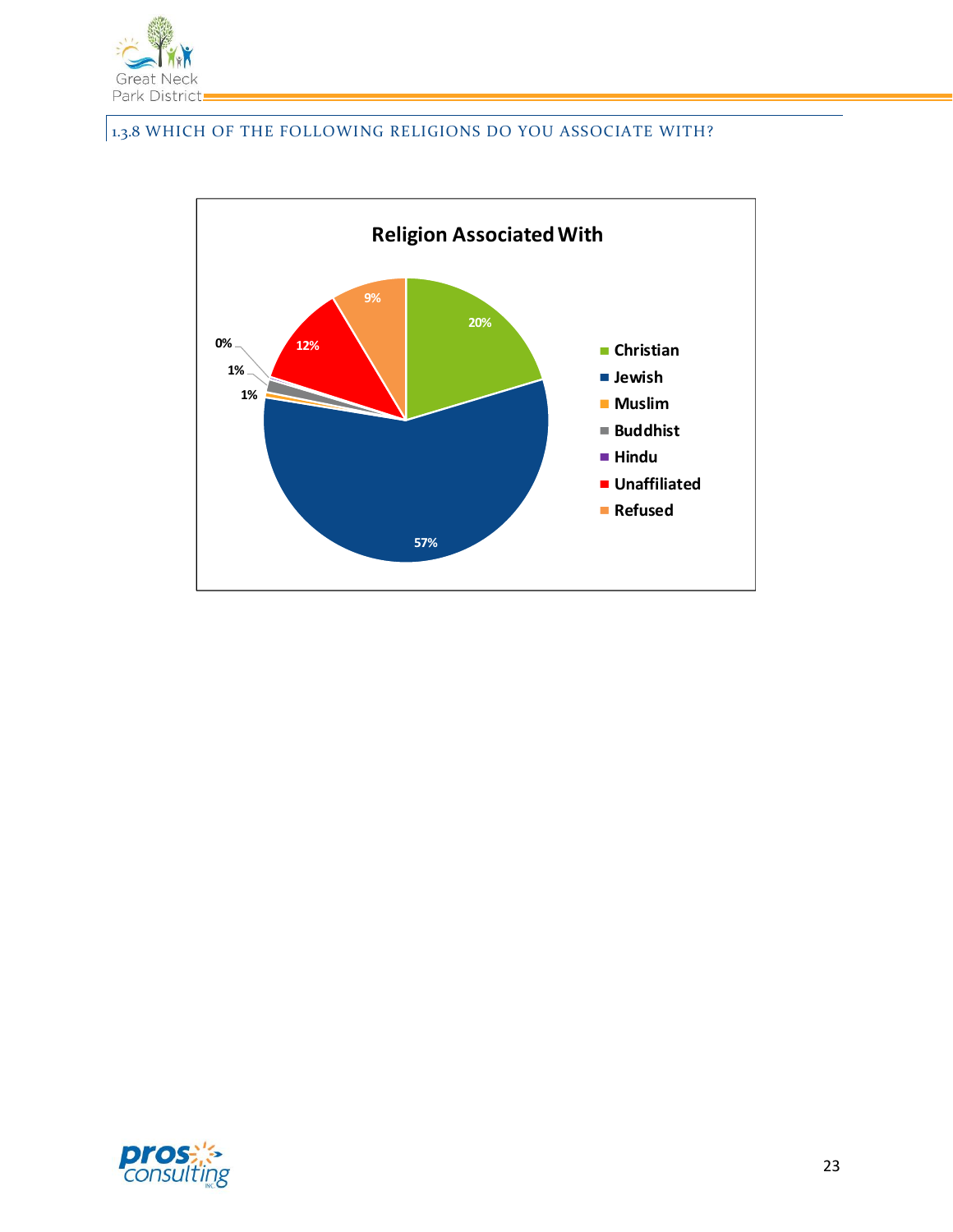## 1.4 ADDITIONAL COMMENTS

1.4.1 PLEASE SHARE ANY ADDITIONAL COMMENTS THAT COULD ASSIST THE GREAT NECK PARK DISTRICT IN IMPROVING PARKS, TRAILS, OPEN SPACE, OR RECREATIONAL FACILITIES AND SERVICES.

| $\mathbf{1}$    | Coordinate more with other institutions like the library so you all don't need the same<br>overlapping services.                                                                                                                                                                                                                                                                                                                                                                                                                                                                                                                                                                                                                                                                                                                                                                                                                                                                                                                                                                                                                                                                                                                                                                                                                                                                                                                                                                         |
|-----------------|------------------------------------------------------------------------------------------------------------------------------------------------------------------------------------------------------------------------------------------------------------------------------------------------------------------------------------------------------------------------------------------------------------------------------------------------------------------------------------------------------------------------------------------------------------------------------------------------------------------------------------------------------------------------------------------------------------------------------------------------------------------------------------------------------------------------------------------------------------------------------------------------------------------------------------------------------------------------------------------------------------------------------------------------------------------------------------------------------------------------------------------------------------------------------------------------------------------------------------------------------------------------------------------------------------------------------------------------------------------------------------------------------------------------------------------------------------------------------------------|
| $\overline{2}$  | Please be more considerate when sending email blast with time sensitive concerns. Your emails<br>are being sent way too last minute. Specifically, Monday and Wednesday GN House yoga classes<br>and park card replacement/renewal deadline. Please try to send at least one week before.<br>Also, please sweep or Swiffer dance room at GN House (really dirty and dusty) Thank you                                                                                                                                                                                                                                                                                                                                                                                                                                                                                                                                                                                                                                                                                                                                                                                                                                                                                                                                                                                                                                                                                                     |
| 3               | Fix the muddy trails at kings point park and bridge b13                                                                                                                                                                                                                                                                                                                                                                                                                                                                                                                                                                                                                                                                                                                                                                                                                                                                                                                                                                                                                                                                                                                                                                                                                                                                                                                                                                                                                                  |
| $\overline{4}$  | Improve the natural spaces, preserve trees, try to find a way to have more public (park district)<br>waterfront spaces.                                                                                                                                                                                                                                                                                                                                                                                                                                                                                                                                                                                                                                                                                                                                                                                                                                                                                                                                                                                                                                                                                                                                                                                                                                                                                                                                                                  |
| 5               | Very dismayed to see a TV at Parkwood pool. Go to pool to enjoy nature. TV has no place being<br>there and should be removed ASAP. Even if TV used always without any sound still does not<br>belong at pool.                                                                                                                                                                                                                                                                                                                                                                                                                                                                                                                                                                                                                                                                                                                                                                                                                                                                                                                                                                                                                                                                                                                                                                                                                                                                            |
| $6\phantom{1}6$ | Staff need to be trained in customer service.                                                                                                                                                                                                                                                                                                                                                                                                                                                                                                                                                                                                                                                                                                                                                                                                                                                                                                                                                                                                                                                                                                                                                                                                                                                                                                                                                                                                                                            |
| $\overline{7}$  | Would love to have a bike share program and protected bike Lanes/trails.                                                                                                                                                                                                                                                                                                                                                                                                                                                                                                                                                                                                                                                                                                                                                                                                                                                                                                                                                                                                                                                                                                                                                                                                                                                                                                                                                                                                                 |
| 8               | Great neck house has to be upgraded!!!                                                                                                                                                                                                                                                                                                                                                                                                                                                                                                                                                                                                                                                                                                                                                                                                                                                                                                                                                                                                                                                                                                                                                                                                                                                                                                                                                                                                                                                   |
| 9               | Mini Golf Couse  Please one day in the near distant future  Stepping Stone in the area where<br>not too many relax or play it would have to be enclosed so the golf balls can't interfere with<br>others also drons muddy be used only in Memorial Field park in the open field area onlyNot<br>at Stepping Stone as there's no kite flying no ball playing  unless it's a Mini Golf Course no one<br>is to bring these things into the park please and no one is to be in the water with children<br>ever unless a boat kayak paddle boat and other boat type items the surf board sailing and all<br>kinds of boat type equipment only. Too many children playing in the water bigger signs no<br>wading in the water Bigger sign before you get into park all over park no little children<br>under 10 on doc without adult no running before you enter doc a sign  One more thing,<br>there's only one marina guy with one boat to bring people to and from their boats ? It was<br>two many wait if you want more to use marina make it work the best ever I was also<br>informed that's there are water taxis to Post Washington if you want to eat at Louie's and a<br>few other restaurants on the water find out more about this post it up and more people might<br>use Stepping Stone the Marina and beyondFun Excess ability Relaxation of Stepping Stone<br>very Important Safety First Also Saty First at the pooland all parks Have a Fun Adventurous<br>Happy Summer  :) |
| 10              | Maintain Kings Point Park trails! The wood chips have been accumulating for years on the<br>Steamboat/Van Nostrand entrance without being used for resurfacing, and the trails have<br>become muddy and lack the resurfacing promised. The employees are lazy and enjoy riding<br>their ATVs around presumably without doing much to maintain the park.                                                                                                                                                                                                                                                                                                                                                                                                                                                                                                                                                                                                                                                                                                                                                                                                                                                                                                                                                                                                                                                                                                                                  |

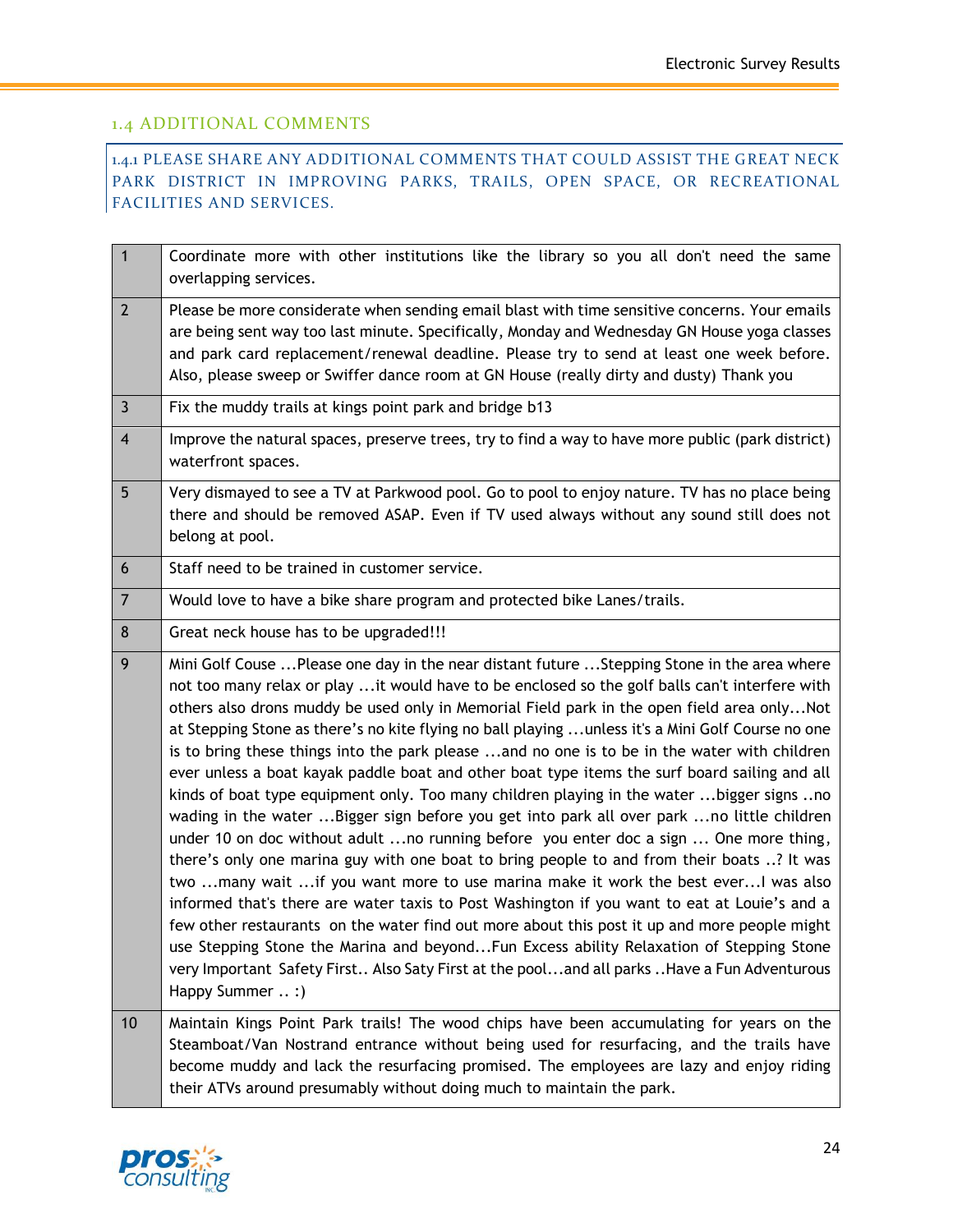

| 11 | You need recycling bins. People shouldn't throw their water bottles in garbage cans  It's 2019.<br>Also, you have a large demographic that you aren't serving and are missing out on most the dept<br>offers. Separate gender hours for pools both recreational times and instructional would be<br>appreciated by a broader audience than you think. (There are plenty of women and men that<br>are not orthodox Jews that would appreciate it)                                                                                                                                                                                                                                                                                                                                                                                                                                                                                                                                                                                                                                                                                                                                                              |
|----|---------------------------------------------------------------------------------------------------------------------------------------------------------------------------------------------------------------------------------------------------------------------------------------------------------------------------------------------------------------------------------------------------------------------------------------------------------------------------------------------------------------------------------------------------------------------------------------------------------------------------------------------------------------------------------------------------------------------------------------------------------------------------------------------------------------------------------------------------------------------------------------------------------------------------------------------------------------------------------------------------------------------------------------------------------------------------------------------------------------------------------------------------------------------------------------------------------------|
| 12 | Please do something about the bees, mosquito problems at Steppingstone Park Very difficult<br>to use the picnic facilities and eating enjoyment Is there an eco-friendly way to take care of<br>this problem without the use of harmful pesticides? But it really is a major problem going on<br>many years and decades at this beautiful park location Interferes with the enjoyment of the<br>wonderful concerts presented at this park location as well.                                                                                                                                                                                                                                                                                                                                                                                                                                                                                                                                                                                                                                                                                                                                                   |
| 13 | We are in need of having better commuter parking. At 8am, there are no space to park my car<br>although I had a yearly parking. Must have reserved spot for yearly parking holder even we pay<br>little more.                                                                                                                                                                                                                                                                                                                                                                                                                                                                                                                                                                                                                                                                                                                                                                                                                                                                                                                                                                                                 |
| 14 | More people at Parkwood Pool to check in people especially at. Beginning of season.<br>More shady areas at pool.                                                                                                                                                                                                                                                                                                                                                                                                                                                                                                                                                                                                                                                                                                                                                                                                                                                                                                                                                                                                                                                                                              |
| 15 | bike/walking trails would be excellent for KP Park and Allenwood<br>Turf multi-use fields important                                                                                                                                                                                                                                                                                                                                                                                                                                                                                                                                                                                                                                                                                                                                                                                                                                                                                                                                                                                                                                                                                                           |
| 16 | How about advertising the water aerobics classes? Why are they so late this year? Get back the<br>old stage and configuration at Steppingstone park the new one is too small and the sight lines<br>don't use the slow of the ground.                                                                                                                                                                                                                                                                                                                                                                                                                                                                                                                                                                                                                                                                                                                                                                                                                                                                                                                                                                         |
| 17 | Our parks are beautiful. you must be consistent with rules and regulations                                                                                                                                                                                                                                                                                                                                                                                                                                                                                                                                                                                                                                                                                                                                                                                                                                                                                                                                                                                                                                                                                                                                    |
| 18 | The Gazebo in Firefighter's park need major repairs.                                                                                                                                                                                                                                                                                                                                                                                                                                                                                                                                                                                                                                                                                                                                                                                                                                                                                                                                                                                                                                                                                                                                                          |
| 19 | Very dissatisfied that aquatics classes are tied to an aquatic's membership. There should be a<br>balance in what the classes cost. The aquatics membership fees shouldn't subsidize classes. I<br>don't mind if aquatics classes prices go up, but don't tie them to a membership.                                                                                                                                                                                                                                                                                                                                                                                                                                                                                                                                                                                                                                                                                                                                                                                                                                                                                                                           |
| 20 | survey should be shortened to obtain greater participation                                                                                                                                                                                                                                                                                                                                                                                                                                                                                                                                                                                                                                                                                                                                                                                                                                                                                                                                                                                                                                                                                                                                                    |
| 21 | The parking situation is unacceptable in my eyes. A main draw for living in GN is that it is a<br>commuter village. There just are not enough parking spots. Arriving at the station after 8am it<br>is nearly impossible to get a spot. The Buzz bus was a nice idea but it was too difficult to<br>manage for the average commuter. Not everyone takes the same train to/home daily, it's not<br>reasonable to expect people to be able to predict a week ahead which train they will be taking<br>to or from work. The train system is flexible - the parking/bus is not. The regular buses are also<br>bad because they are not timed along with the train schedule which makes no sense. I would<br>recommend having some type of fee-sharing with Great Neck Plaza so people can park on the<br>streets around the station with a paid pass if the lots are full. It's unfair to expect people to<br>pay for a monthly or yearly pass and not be guaranteed a spot when they arrive at the lot. And<br>the daily passes help as far as $\frac{1}{2}$ is concerned but there is still the issue of no available spots.<br>This has been going on for years and there really needs to be some resolution. |
| 22 | Frank Ciluffo for President of Great Neck!!                                                                                                                                                                                                                                                                                                                                                                                                                                                                                                                                                                                                                                                                                                                                                                                                                                                                                                                                                                                                                                                                                                                                                                   |

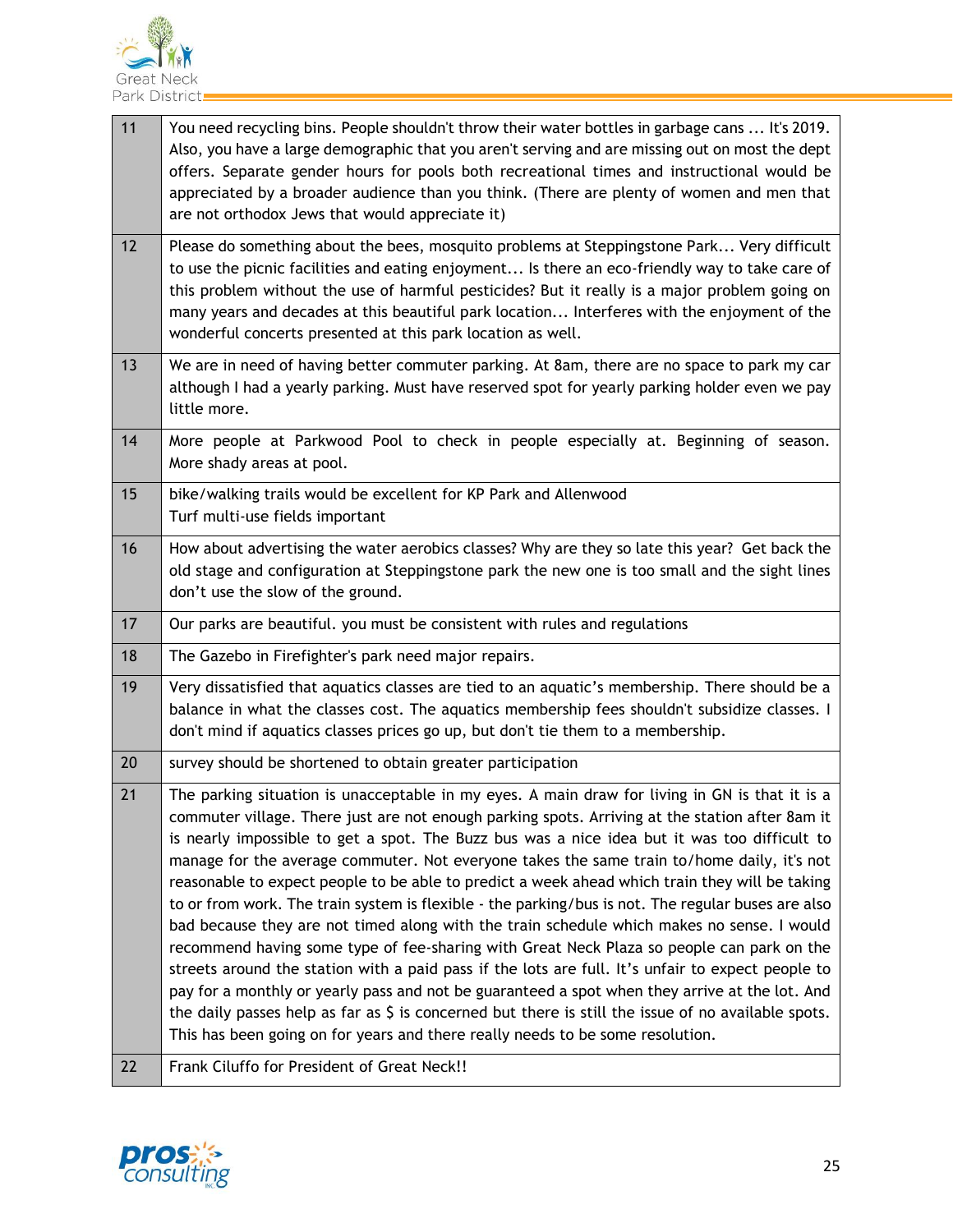| 23 | I'm not sure there are any bike trails and it's so dangerous to bike over the CIP. Walking paths<br>would also be great. We love the parks department - great job, any improvements will only<br>make it better.                                                                                                                                                                                                                                                                                                            |
|----|-----------------------------------------------------------------------------------------------------------------------------------------------------------------------------------------------------------------------------------------------------------------------------------------------------------------------------------------------------------------------------------------------------------------------------------------------------------------------------------------------------------------------------|
| 24 | increase parking spot at train station or have more frequent bus lines that goes to the station                                                                                                                                                                                                                                                                                                                                                                                                                             |
| 25 | Would be great to have more indoor facilities to use year-round                                                                                                                                                                                                                                                                                                                                                                                                                                                             |
| 26 | Keep up the good work. GNPD is the reason to live here!                                                                                                                                                                                                                                                                                                                                                                                                                                                                     |
| 27 | Zipline and tree top adventure courses for revenue generating purposes, maybe mini-golf for<br>revenue generating purposes and if you can rent kayak, row boat or paddle boat, then promote<br>it and make it cheaper to help generate additional income and if so, maybe fence off or put<br>flags/markers on the water to let users know not to pass the markers but since there is no lake<br>that I know of that can accommodate this, then ocean is a tough place to manage rental<br>revenue, but just some thoughts. |
| 28 | Lots of options for small children and adults/seniors, but not as many for teenagers -- e.g., ball<br>fields right-sized for early teens, indoor basketball courts, volleyball courts, etc.                                                                                                                                                                                                                                                                                                                                 |
| 29 | We need better baseball fields with lighting.                                                                                                                                                                                                                                                                                                                                                                                                                                                                               |
| 30 | There are enough parks. The park on ravine rd. is a waste of taxpayers' money though its<br>planting is lovely. The park is hardly ever used and thousands of taxpayer dollars are spent in<br>maintenance for no practical reason                                                                                                                                                                                                                                                                                          |
| 31 | Overall, I am satisfied with the park district. I do wish that the ice rink would have better hours<br>and that the camps would have bussing so that as a working mother my children would be able<br>to benefit from the programming. In addition, I find that sometimes it is difficult to know what<br>is being offered and registering for programs is not that intuitive.                                                                                                                                              |
| 32 | We should have an indoor pool.                                                                                                                                                                                                                                                                                                                                                                                                                                                                                              |
| 33 | GN has a huge observant Jewish community that co tributes a lot to its taxes. Programs<br>especially swimming programs and lessons should be available on days other than Saturdays!                                                                                                                                                                                                                                                                                                                                        |
| 34 | I think the guest program would help. many friends from surrounding areas wish to join<br>programs even if room remains but they are not allowed                                                                                                                                                                                                                                                                                                                                                                            |
| 35 | Is there a way to take the wood chips out of the parks and use something else?                                                                                                                                                                                                                                                                                                                                                                                                                                              |
| 36 | more dog friendly areas. lacrosse and squash courts                                                                                                                                                                                                                                                                                                                                                                                                                                                                         |
| 37 | Keep taxes down                                                                                                                                                                                                                                                                                                                                                                                                                                                                                                             |
| 38 | Indoor pool please and for the ice skating we need more after school public time.                                                                                                                                                                                                                                                                                                                                                                                                                                           |
| 39 | Please replace playground beds made of sand with wood chips or other materials. We often<br>need to avoid these because they are so messy. Kids have to remove their shoes (not safe) or<br>get sand in their shoes that is difficult to get out.                                                                                                                                                                                                                                                                           |

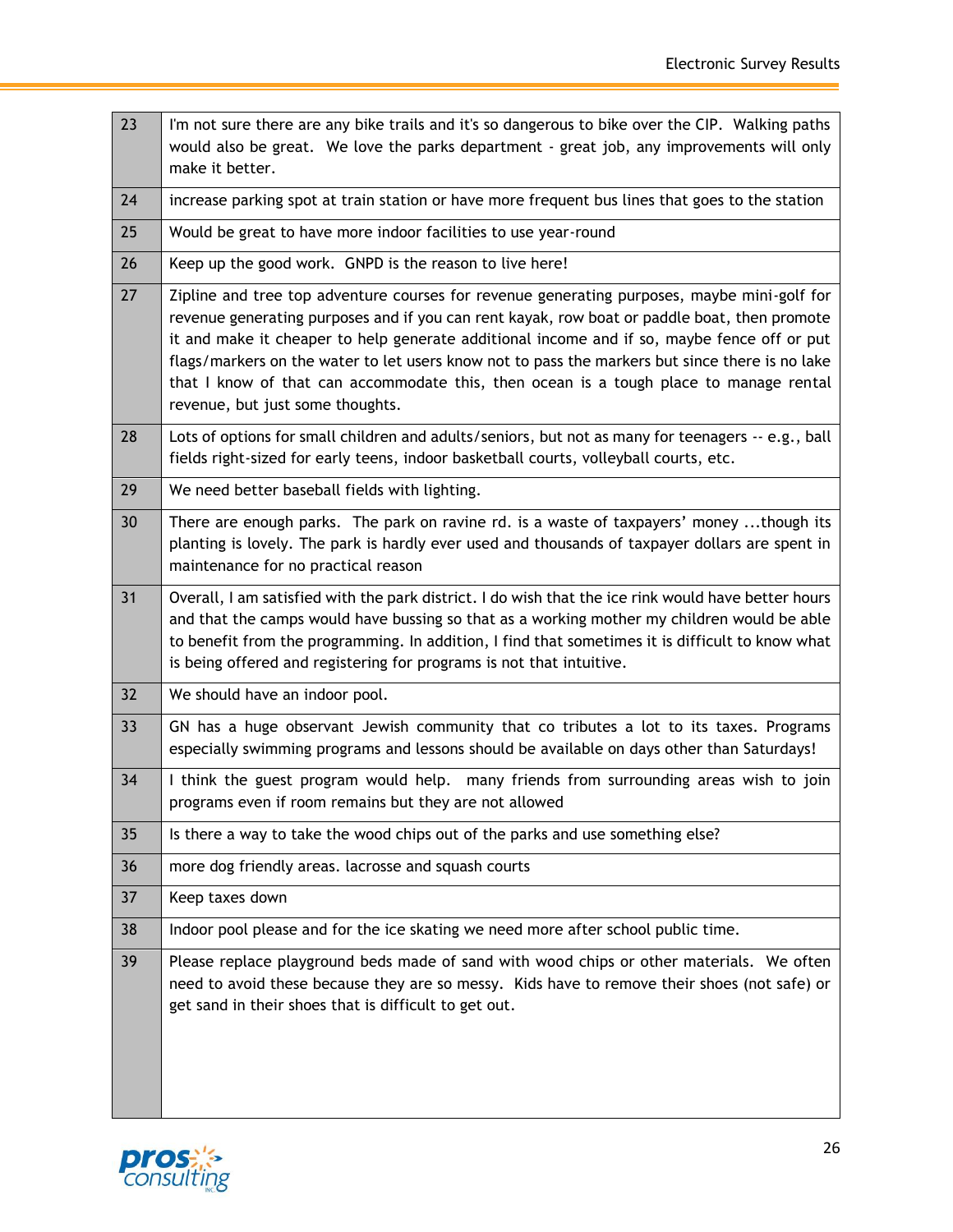

| 40 | I hope the park would strictly enforce the rules. For example, although dog is not allowed in<br>Firefighter park, I do see people bring in small dogs (unleashed). Also, the restroom in the park<br>is often locked after 5-6pm. this is very inconvenient. Similarly, in the Allenwood park, there<br>are so many dogs. I think dogs shouldn't be allowed to get in the park.                                                                              |
|----|---------------------------------------------------------------------------------------------------------------------------------------------------------------------------------------------------------------------------------------------------------------------------------------------------------------------------------------------------------------------------------------------------------------------------------------------------------------|
| 41 | Please maintain the wooded areas we have left. Please DO NOT cut down trees for more ball<br>diamond fields. Please maintain KP Park; please Allenwood Park--gotten very shabby. Keep<br>water walking at Parkwood open for adults through mid-October. Thanks!!                                                                                                                                                                                              |
| 42 | We need somewhere adults can ride bikes. All we have is Allenwood and the signs say it is for<br>children only.<br>Also, it would be great if we had some kind of overnights in Kings Point Park.                                                                                                                                                                                                                                                             |
| 43 | Better parking at Steppingstone park and Parkwood                                                                                                                                                                                                                                                                                                                                                                                                             |
| 44 | I wanted to register for the pool and the website would not accept my signature                                                                                                                                                                                                                                                                                                                                                                               |
| 45 | We have more than enough facilities. Maintain the existing facilities and keep them clean and<br>safe. Make sure park personnel are friendly and responsive. Enforce regulations so that<br>everyone has a pleasant experience. Be imaginative in programming - trial and error is okay.<br>Do not increase our taxes.                                                                                                                                        |
| 46 | I heard they might be opening YMCA in great neck so if that's the case, no need for indoor<br>facility (pool and rec center). An indoor playground would be great as there's very little kids<br>can do for exercise indoors.<br>In upland park, the holds are very difficult for kids to climb up to slide so kids have been<br>climbing the slide to get up which is very dangerous. Pls add more holds or add something to<br>help kids get up. Thank you! |
| 47 | It was always various (Irish, Italian, Polish) groups were represented at park concerts, now only<br>ONE ethnic group is over represented. What goes on???Are other groups being pushed out???                                                                                                                                                                                                                                                                |
| 48 | Thanks for your work on this!                                                                                                                                                                                                                                                                                                                                                                                                                                 |
| 49 | Blessed to live in Great Neck NY                                                                                                                                                                                                                                                                                                                                                                                                                              |
| 50 | Keep parks free of smokers esp. pot smokers.                                                                                                                                                                                                                                                                                                                                                                                                                  |
| 51 | Reduce charges to the public e.g. swimming pool too expensive to use!!!                                                                                                                                                                                                                                                                                                                                                                                       |
| 52 | Plays cape at Steppingstone to be completed soon and open during the week all seasons.<br>Maintain the playground at Steppingstone Park. get rid of mushrooms                                                                                                                                                                                                                                                                                                 |
|    | Grace Avenue Park playground equipment too hot to use in the summer and need more<br>equipment for children under 3 and a sandbox                                                                                                                                                                                                                                                                                                                             |
|    | Allenwood Park-- we need ducks in the duck pond                                                                                                                                                                                                                                                                                                                                                                                                               |
| 53 | How emailing a water aerobics schedule for summer 2019?                                                                                                                                                                                                                                                                                                                                                                                                       |
| 54 | Bring back Sunday night concerts in Steppingstone Park.                                                                                                                                                                                                                                                                                                                                                                                                       |

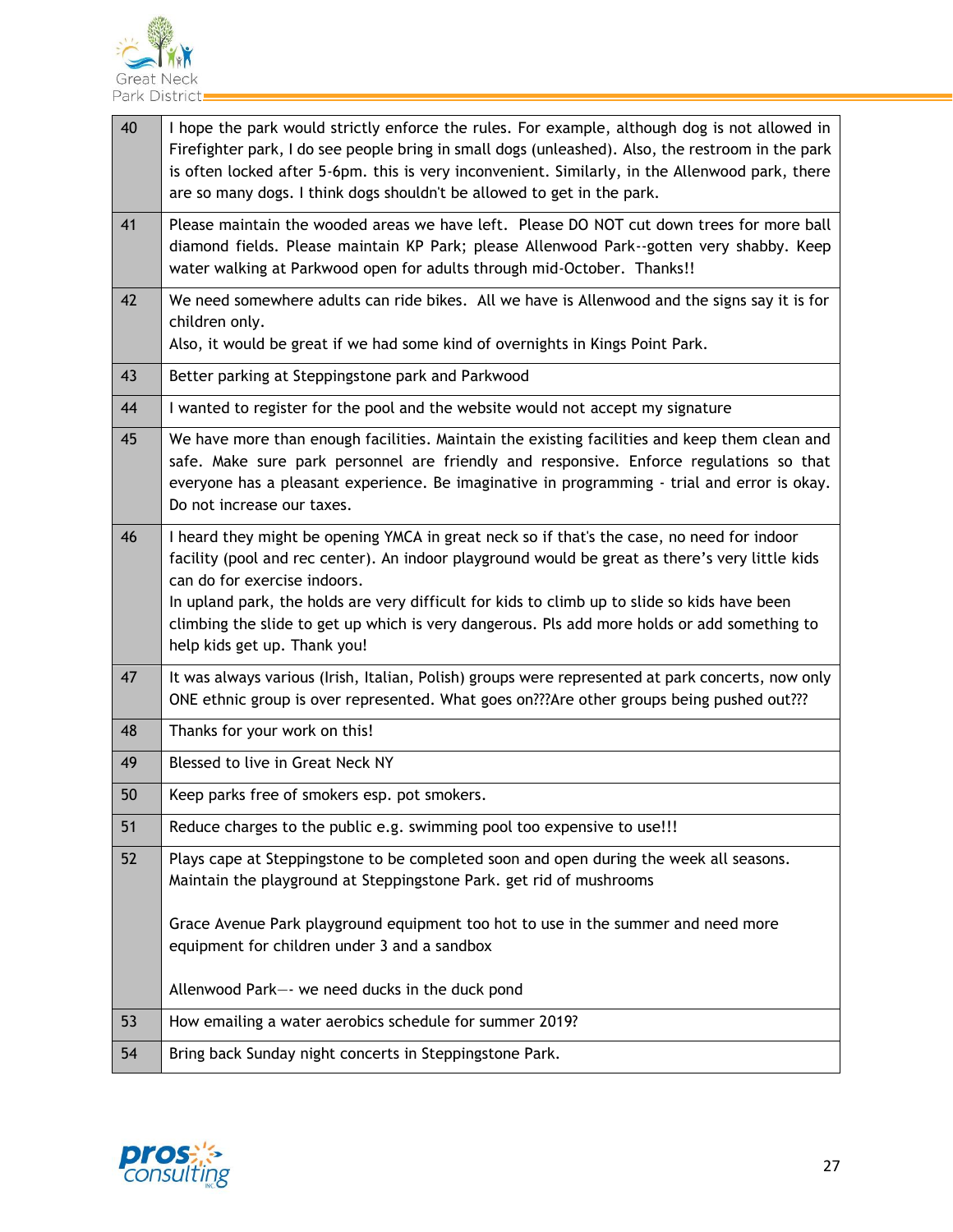-

| 55 | classes for kids should be offered later. After school times, such as 4 would be more<br>convenient. My children are in school before then. I would like to see soccer and gymnastics.                                                                                                                                                                                                                                                                                                                                                                                                                                                                                                                                                                          |
|----|-----------------------------------------------------------------------------------------------------------------------------------------------------------------------------------------------------------------------------------------------------------------------------------------------------------------------------------------------------------------------------------------------------------------------------------------------------------------------------------------------------------------------------------------------------------------------------------------------------------------------------------------------------------------------------------------------------------------------------------------------------------------|
| 56 | Walking trails in Kings Point park need better marking. Steppingstone schedule for this year<br>looks better than the past 2 years, which were substandard.                                                                                                                                                                                                                                                                                                                                                                                                                                                                                                                                                                                                     |
| 57 | Even though we took the time and signed up for several specific email notifications a year or<br>so ago, none arrive for cultural programs; none for Great Neck House; none for Steppingstone<br>events and concerts, few for other events. Your email notification system needs to be greatly<br>improved.                                                                                                                                                                                                                                                                                                                                                                                                                                                     |
| 58 | Please improve situation with dog mess in Kings Point park trails, winter (x-country) & summer<br>- not enough to have signs designating where dogs can go. Suggest over and over that you create<br>different walkway for dog walkers along the trail off of Steamboat road and leave the rest of<br>the park non-dog walking. Only takes a couple of people not to be responsible that ruins it for<br>everyone. Also suggested kayaking club like sailing club which would have access to club kayaks<br>like club sailboats                                                                                                                                                                                                                                 |
| 59 | We have amazing spaces already - some just need improvement. We don't need "more" but<br>should maintain and improve on what we already have.                                                                                                                                                                                                                                                                                                                                                                                                                                                                                                                                                                                                                   |
| 60 | Parkwood Tennis needs to be looked at! This is a facility that is poorly managed. Some staff<br>members do not perform and management does NOT do much to account for complaints. Some<br>instructors spend an entire hour criticizing players in front or group instead of teaching, which<br>is completely unnecessary and management agrees but does nothing to change the situation.                                                                                                                                                                                                                                                                                                                                                                        |
| 61 | Please look into lazy river in winter pool in winter close by and exercise walking indoor area<br>for winter please I heard proposals and would be interested other winter options welcomed                                                                                                                                                                                                                                                                                                                                                                                                                                                                                                                                                                     |
| 62 | Take away unhealthy vending machines at exercise facilities                                                                                                                                                                                                                                                                                                                                                                                                                                                                                                                                                                                                                                                                                                     |
| 63 | The facilities and spaces are great. Customer service is a turn off. Most lack enthusiasm and<br>customer service skills. Seems like they don't want to deal with you. In person and on the<br>phone. Plus website doesn't have all the information, so you have to talk to someone. That's<br>the biggest deterrent for participating in the programs.                                                                                                                                                                                                                                                                                                                                                                                                         |
| 64 | There are many positives to the GNPD. Some of the points for improvement of existing parks<br>are listed here.<br>1. The Playscape: it has been so filthy (speaking from experiences before construction<br>started). Dust balls sitting around for weeks. The bottoms of our feet turning black after<br>playing. Play structures left broken and uncleaned. Books are torn. The workers should be<br>cleaning the toys during many downtimes.<br>2. Wyngate park: the bee problem returns each year.<br>3. Cuttermill park: the women's restroom smells awful. We don't use it to even wash our<br>hands. There is also a lack of toddler appropriate structures. Even a simple step-in car (such<br>as the one loved at Eisenhower Park) will go a long way. |
| 65 | We LOVE Stepping stone park and the CONCERTS. We wish there was a nice non institutional<br>indoor pool AND we would love regularly scheduled boat rides available for a fee from the                                                                                                                                                                                                                                                                                                                                                                                                                                                                                                                                                                           |

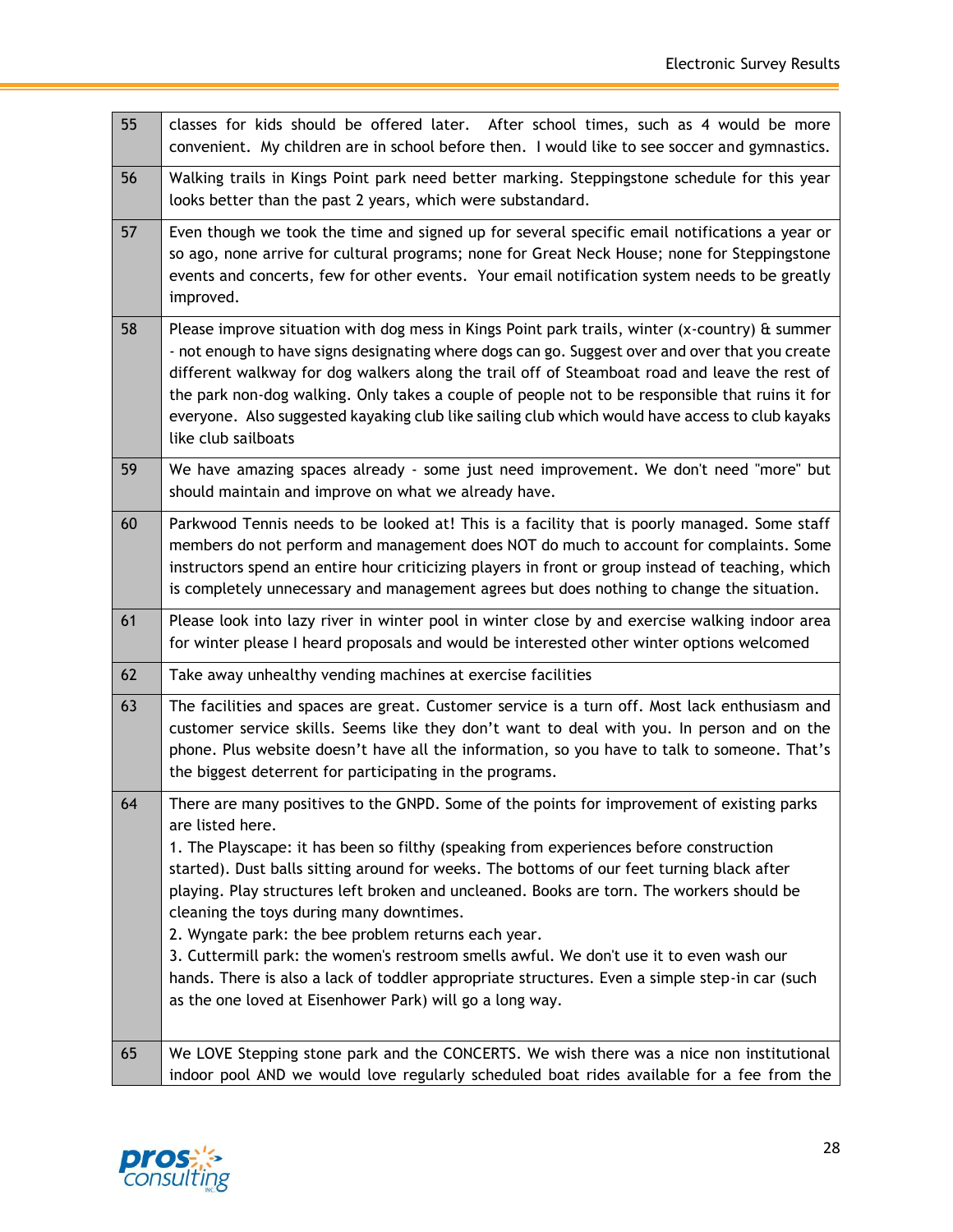

|    | stepping stone Marina for those of us who don't own boats. There used to be boats that took us<br>from the marina to city island and back and those were wonderful!                                                                                                                    |
|----|----------------------------------------------------------------------------------------------------------------------------------------------------------------------------------------------------------------------------------------------------------------------------------------|
| 66 | Great need of an indoor pool facility since about 10 months of the year residents can use it!<br>Please build an indoor pool! Thank you!                                                                                                                                               |
| 67 | Playscape staff never answers the phone                                                                                                                                                                                                                                                |
| 68 | Thanks for trying!                                                                                                                                                                                                                                                                     |
| 69 | Pickleball is the fastest growing sport and I know we have 3 courts but we need schedules so<br>people can have others to play worth, it's not fair to pay same price as tennis when there are<br>no programs attached, especially for seniors                                         |
| 70 | Indoor pool with a lazy river to walk against the tide!<br>Indoor walking for the winter.                                                                                                                                                                                              |
| 71 | We stopped using the pool - too crowded, too expensive, inconvenient hours                                                                                                                                                                                                             |
| 72 | Therapy and senior programs, community fitness and events, feel like community obligations.<br>The rest should be user funded. Nature is really important. The only comment there is that<br>there are syringes on the beach in steppingstone, otherwise my fav place in all of Nassau |
| 73 | We need an indoor pool or lazy river facility                                                                                                                                                                                                                                          |
| 74 | We need an indoor pool and a gym with a steam room!!                                                                                                                                                                                                                                   |
| 75 | Heat the outdoor pool, in June it is still cold. Build a community gym, add programs for teens.                                                                                                                                                                                        |
| 76 | Please stop raising the taxes by building more.<br>Whoever wants more can pay by himself, not our of our pockets as residents who are<br>struggling with these high & unfair taxes, which increase every year.                                                                         |
| 77 | You generally do a really great job. Parks dept staff are friendly and helpful. But if course we<br>always want more. Expanded hours at existing facilities would be a priority over adding new<br>facilities and offerings.                                                           |
| 78 | Greener the better. Dogs should be allowed in ALL the parks.<br>More areas to destress.<br>Friendliness matters in running a park district. Distribute to all liberally with no judgement.                                                                                             |
| 79 | Please enforce the rules at the Parkwood Aquatic Center this summer! Last year was an<br>embarrassment and a health hazard. Thank you.                                                                                                                                                 |
| 80 | Don't ask for ethnicity                                                                                                                                                                                                                                                                |
| 81 | Stricter Policy on non-great neck users.                                                                                                                                                                                                                                               |
| 82 | Steppingstone summer concerts are A++++ we love all of them. Keep up the good work at this<br>beautiful property!<br>Glad you also made signing up at GN house for space online and easier.                                                                                            |
| 83 | Please fix the playground gate at Firefighters park. It's not working properly.                                                                                                                                                                                                        |
| 84 | Please have the rules enforced !!                                                                                                                                                                                                                                                      |

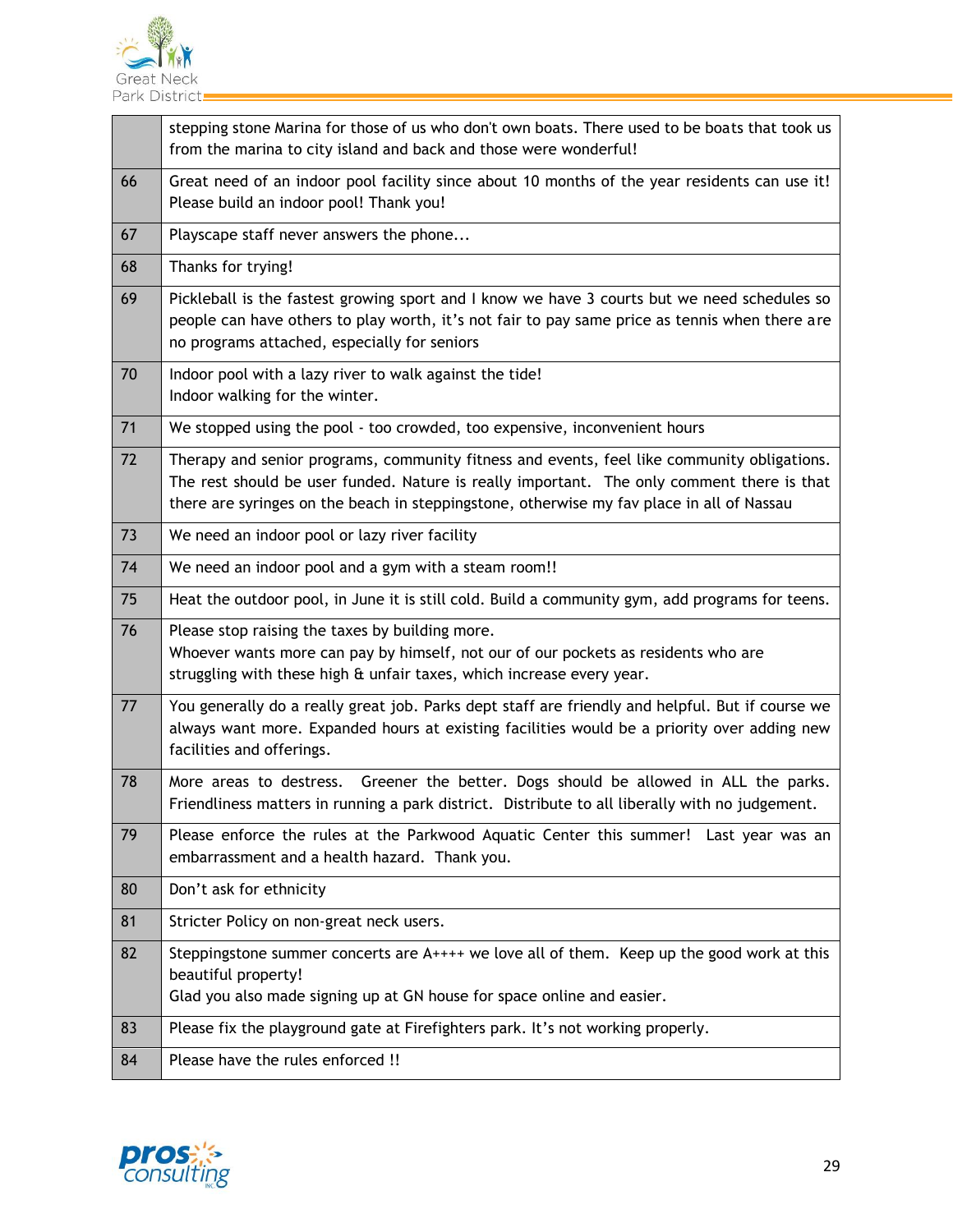$\overline{\phantom{0}}$ 

| 85 | Guest fees at Parkwood Pool are EXORBITANT! It costs me over \$50 per day to bring in my adult<br>child, spouse, and grandchildren. Last year, I spent more on guest fees than on my membership.<br>That is criminal - it's not as if the facility is so crowded that there's no room for visitors!                                                                                                                                                                                                                                                                      |
|----|--------------------------------------------------------------------------------------------------------------------------------------------------------------------------------------------------------------------------------------------------------------------------------------------------------------------------------------------------------------------------------------------------------------------------------------------------------------------------------------------------------------------------------------------------------------------------|
| 86 | I would like to see a community garden where the apartment dwellers can have a plot of land<br>in order to plant                                                                                                                                                                                                                                                                                                                                                                                                                                                         |
| 87 | Please remove the wood chips! Please spray for bugs in Parkwood pool and remove the bees!<br>Thank you.                                                                                                                                                                                                                                                                                                                                                                                                                                                                  |
| 88 | The new computer system rollout was complicated and wonder if it was worth the cost.                                                                                                                                                                                                                                                                                                                                                                                                                                                                                     |
| 89 | enforce rules                                                                                                                                                                                                                                                                                                                                                                                                                                                                                                                                                            |
| 90 | Stepping stone plays ape not stroller accessible. Needs better equipment. Needs covers on<br>outlets                                                                                                                                                                                                                                                                                                                                                                                                                                                                     |
| 91 | Indoor pool an absolute must for year-round fun. The indoor pools in the county are horrible.<br>Great Neck can be the example!                                                                                                                                                                                                                                                                                                                                                                                                                                          |
| 92 | Indoor pool would be awesome                                                                                                                                                                                                                                                                                                                                                                                                                                                                                                                                             |
| 93 | We have an excellent Park District. It should remain exclusive to residents with the new<br>registration having a shorter expiration date to control abuse. The parks require that rules be<br>enforced. Not well done currently in the system. Vaping, ball playing, animals, kites, alcohol<br>use, people sitting in restricted areas during concerts all overlooked by staff and administration<br>making it most uncomfortable for residents using the facilities. Kindly focus on these issues and<br>security prior to looking at other ways to spend more money. |
| 94 | Kings point park needs security to stop the drug sales and abuse on trails so I can feel safe with<br>my kids and alone                                                                                                                                                                                                                                                                                                                                                                                                                                                  |
| 95 | Please repair the basketball court at Cuttermill Park and add a hand ball court                                                                                                                                                                                                                                                                                                                                                                                                                                                                                          |
| 96 | There are too many competing organizations within GN doing the same thing GNPD needs to<br>partner with them to bring quality programs to the youth. This includes competitive sports -<br>no need to have 5 soccer programs in GN.                                                                                                                                                                                                                                                                                                                                      |
|    | Also, youth classes and programs need to be offered at working parent friendly hours. Not<br>everyone has a stay home parent who can bring their kid to a class that starts at 4pm. Offer<br>an aftercare program that is a mix of after-school care coupled with a rotation of class by<br>picking up the children from the local schools.                                                                                                                                                                                                                              |
| 97 | Please add more outdoor racquetball courts and basketball court at Allenwood Park. Please<br>post signs on racquetball court that it is not used for soccer balls, basketballs and scooters. It<br>is becoming a problem.                                                                                                                                                                                                                                                                                                                                                |
| 98 | We need indoor recreation spaces including pools because we have a 6-month winter here.<br>Thank you! We love the parks and staffs. You guys are great.                                                                                                                                                                                                                                                                                                                                                                                                                  |
| 99 | Please plant more trees on Memorial fields. It's hot hell in summer. I also wish Park District<br>would educate and offer services to local residents about environmental aspects like planting<br>native plants, alternatives to pesticides and insecticides etc.                                                                                                                                                                                                                                                                                                       |

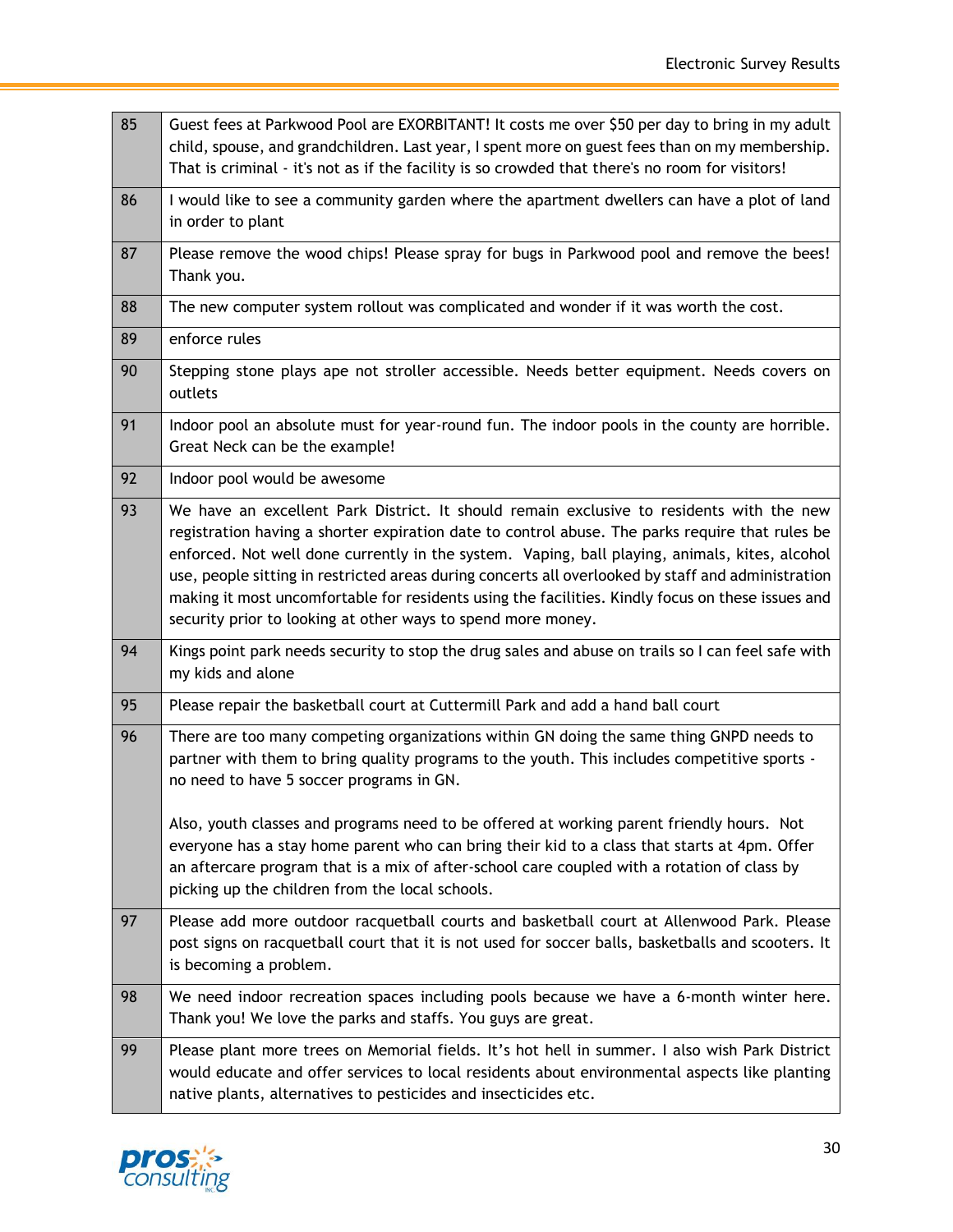

| 100 | Ensure that there is a working bathroom in all playground areas.                                                                                                                                                                                                                                                                                                                                                                                                                                                                                                                                                  |
|-----|-------------------------------------------------------------------------------------------------------------------------------------------------------------------------------------------------------------------------------------------------------------------------------------------------------------------------------------------------------------------------------------------------------------------------------------------------------------------------------------------------------------------------------------------------------------------------------------------------------------------|
| 101 | Make existing pedestrian areas (sidewalks, park trails, parking lots, etc) more pedestrian<br>friendly e.g. cut back encroaching shrubs, even the pavement, drain flooded areas, enforce<br>snow/ice removal, Thank you                                                                                                                                                                                                                                                                                                                                                                                           |
| 102 | I wish there was more programs for teenagers such as yoga. I am not aware of any Bike trails.<br>Middle neck road is too narrow for 2 lanes for cars. If one lane was dedicated to the bikes,<br>there could be more teenagers and adults biking. There should be more speed bumps on the<br>roads. Old mill road between Polo and Middle neck is racing lane for cars. There are awkward<br>intersections in town that very dangerous. Cars can turn 3 different directions when light is<br>green which causes chaos for cars trying to go directly. It is nothing to do with park district but<br>just saying. |
| 103 | Park becomes very crowded (Allenwood) and older kids riding their bikes quickly dangerous to<br>younger ones                                                                                                                                                                                                                                                                                                                                                                                                                                                                                                      |
| 104 | Listing of Movies at Great Neck House should be available further in advance.                                                                                                                                                                                                                                                                                                                                                                                                                                                                                                                                     |
| 105 | survey is too long                                                                                                                                                                                                                                                                                                                                                                                                                                                                                                                                                                                                |
| 106 | More lifeguards. Train Parkwood personnel to deal with bad behavior by residents. Educate<br>residents about health/safety/sanitary issues involving the pool - NO BABIES in the main pool.<br>No children in the walking lane. No swimming in the walking lane. The walking lane is for<br>walking                                                                                                                                                                                                                                                                                                               |
| 107 | Opening Allenwood Park to dogs was your greatest accomplishment. Increasing park facilities<br>that are dog friendly would be even greater. We would also like to see an increase in both<br>indoor and outdoor basketball facilities                                                                                                                                                                                                                                                                                                                                                                             |
| 108 | Our community should have a bike and walking lanes! The community should also encourage<br>residents to compost, with composting areas.                                                                                                                                                                                                                                                                                                                                                                                                                                                                           |
| 109 | I was disappointed to see that Rubix Kube was not coming back this summer. My family and<br>friends enjoyed that concert last year tremendously. I enjoyed the Fall Harvest Festival on<br>Columbus Day - my daughter was excited for the free pony rides. Please keep that event on<br>the calendar. For the Parkwood camps, would there ever be an option for half day? I would be<br>more inclined to sign my daughters up if the half day, less money option was available. We<br>value our parks and appreciate you taking the time to take into account the community's<br>feedback. Good luck!             |
| 110 | An indoor pool would be great as would an indoor track. Dog owners don't need any more parks.<br>The radio at night when an older crowd walks in the lazy river is too loud. I would expand the<br>community gardens and have somebody who could advise on a weekly basis. A garden as exists<br>by the Clover Drive school.                                                                                                                                                                                                                                                                                      |
| 111 | Your website needs attention. Registration is not user friendly. Attention to details is poor. One<br>of the least successful websites I have ever used. You need a new and better website designer<br>who understands how to create a clear and user-friendly site.                                                                                                                                                                                                                                                                                                                                              |
| 112 | You should remove the wood chip at memorial field and instead do blocks                                                                                                                                                                                                                                                                                                                                                                                                                                                                                                                                           |

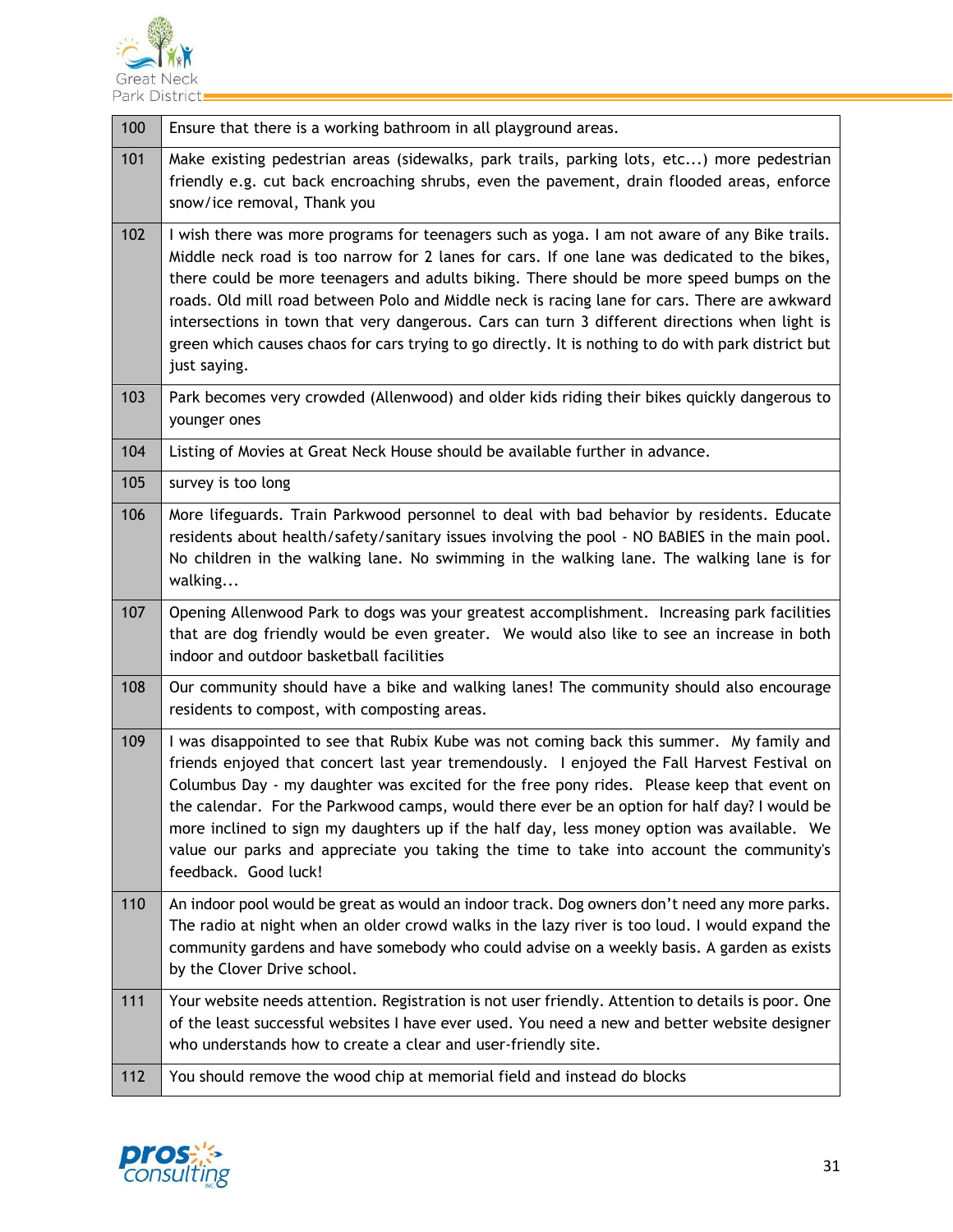L,

| 113 | What trails? Would be good to have bike path on road and in parks throughout the park district.                                                                                                                                                                                                                                                                                                                                                                                                                                                                                                                                                                                                                                                                                                                                                                        |
|-----|------------------------------------------------------------------------------------------------------------------------------------------------------------------------------------------------------------------------------------------------------------------------------------------------------------------------------------------------------------------------------------------------------------------------------------------------------------------------------------------------------------------------------------------------------------------------------------------------------------------------------------------------------------------------------------------------------------------------------------------------------------------------------------------------------------------------------------------------------------------------|
| 114 | Staff needs to be more informed with information at all facilities, not just the one they work<br>at!! Never get the right information or they really don't know- then it is not available at another<br>location if you need to know about another facilities activities just doesn't make sense. More<br>staff information on what is happening and when!                                                                                                                                                                                                                                                                                                                                                                                                                                                                                                            |
| 115 | Please bring back the old stage at steppingstone park. The new one is too boxy and the<br>performers look smaller. Also move the stage back to the position of the old stage so you can<br>see the sunset and use the natural slope of the land to see the show. The new stage is a waste<br>of my tax money. Also, a sow every weekend on Saturday and Sunday nights. The park district<br>does not have to compete with the gyms. And the school district for programs and facilities.<br>Maintain what you have and keep the prices affordable. Lowe the price for out of resident<br>children at Parkwood my grandchildren love the facility.                                                                                                                                                                                                                      |
| 116 | I would like to see more money spent on youth programs after school  instead of so many<br>concerts in the summer. Concerts sat night Sunday night. it's too much. spend money on sport<br>fields, rec programs mini golf etc. 1 concert night a weekend in the summer.                                                                                                                                                                                                                                                                                                                                                                                                                                                                                                                                                                                                |
| 117 | Please rebuild bathrooms in Lakeville park, and if possible, have them open year-round!                                                                                                                                                                                                                                                                                                                                                                                                                                                                                                                                                                                                                                                                                                                                                                                |
| 118 | Would be great to have an indoor pool that is open on Sundays and an indoor playground for<br>winter/rainy days.                                                                                                                                                                                                                                                                                                                                                                                                                                                                                                                                                                                                                                                                                                                                                       |
| 119 | Fix the parks put gates and mats, keep pool clean, make more programs for kids                                                                                                                                                                                                                                                                                                                                                                                                                                                                                                                                                                                                                                                                                                                                                                                         |
| 120 | I would pay an additional fee for golf course and lessons if possible.                                                                                                                                                                                                                                                                                                                                                                                                                                                                                                                                                                                                                                                                                                                                                                                                 |
| 121 | I love all the programs the park district has in the summer, from children's programming, camp,<br>concerts, events, etc. I wish there were more things to do and events in the fall and winter<br>when the weather is not good and we are looking for things to do with our kids. I also hesitate<br>to take my kids to the parks because of the wood chips. They make a mess, my kids play with<br>them, they stick to everything, they get splinters. Sometimes I venture to Manhasset and port<br>Washington to take them to play in parks because they have padded floors instead of the wood<br>chips. I also do not like taking them to Cuttermill park and Allenwood park because of all the<br>sand, which breeds lice and other creatures. I appreciate all that we have in great neck and<br>am looking forward to seeing the improvements and what's next. |
| 122 |                                                                                                                                                                                                                                                                                                                                                                                                                                                                                                                                                                                                                                                                                                                                                                                                                                                                        |
|     | <b>HEALTH IS WEALTH</b>                                                                                                                                                                                                                                                                                                                                                                                                                                                                                                                                                                                                                                                                                                                                                                                                                                                |
| 123 | Enforcing rules at facilities, especially the pool                                                                                                                                                                                                                                                                                                                                                                                                                                                                                                                                                                                                                                                                                                                                                                                                                     |
| 124 | I do love our park                                                                                                                                                                                                                                                                                                                                                                                                                                                                                                                                                                                                                                                                                                                                                                                                                                                     |

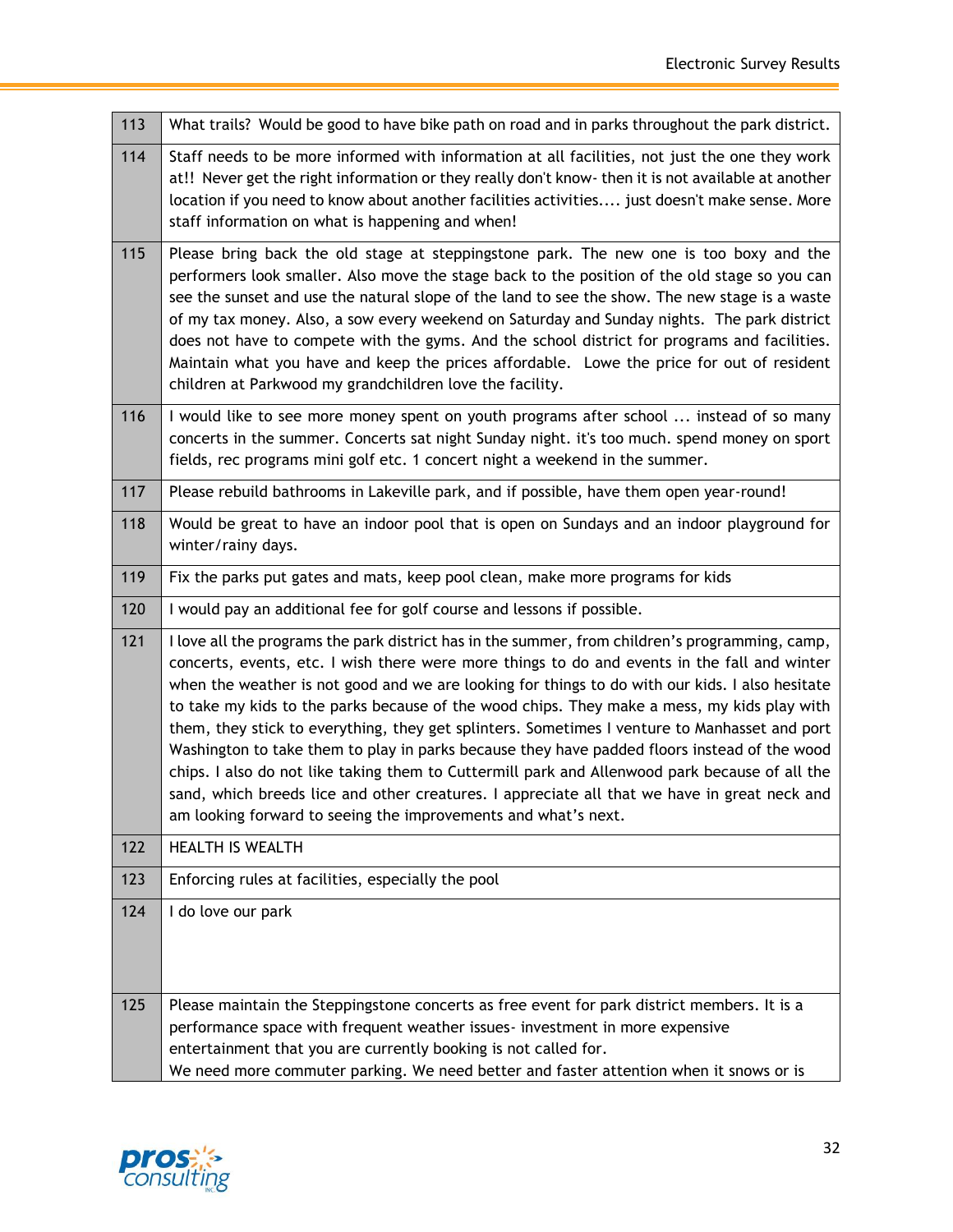

|     | icy. The Park District should work the Village of GN Plaza to have sidewalks and streets which<br>access station cleared. This hasn't been done well.                                                                                                                                                                  |
|-----|------------------------------------------------------------------------------------------------------------------------------------------------------------------------------------------------------------------------------------------------------------------------------------------------------------------------|
| 126 | Great Neck House needs an update. Interior is dark and gloomy and often the temperature is<br>either too hot or too cold.                                                                                                                                                                                              |
| 127 | An indoor walking track would be a very important amenity to offer residents who often need<br>this for health reasons.                                                                                                                                                                                                |
| 128 | Parkwood pool needs a better seating system. Very overcrowded. Little regard for food<br>regulations                                                                                                                                                                                                                   |
| 129 | Please consider a boardwalk/ walking or running trail along East Shore Road, among other ways<br>to expand the park district programs.                                                                                                                                                                                 |
| 130 | Parking needed particularly in downtown area of Plaza, instead you ate building a park and<br>taking away parking spots, when there is a perfect park on Gilchrest                                                                                                                                                     |
| 131 | Tons of bees at Steppingstone and Kings Point Park are an issue. I didn't register my daughter<br>for Camp Parkwood because of the bees at Steppingstone last year.                                                                                                                                                    |
| 132 | Improve communication about programs, select staff who are focused on the growth of<br>programs and the community they service over themselves. Improve the website. Support<br>programs that serve ALL residents and focus on having innovative, all-inclusive and<br>comprehensive choices.                          |
| 133 | I love the Park District and feel very fortunate that we have so many recreational choices.<br>Though being older (75) I've been finding that many Steppingstone concerts are geared to<br>younger residents.                                                                                                          |
| 134 | Please improve safety getting to parks and around parks - maybe traffic calming features around<br>the parks to make it easier for kids and seniors to cross the streets to get to the parks.                                                                                                                          |
| 135 | More durable surfaces on the outdoor playgrounds, instead of wood chips/dirt/sand.                                                                                                                                                                                                                                     |
|     | Aquatic center needs to do something to improve the bumble bee situation.                                                                                                                                                                                                                                              |
| 136 | GET RID OF THE MULCH. WE HATE IT                                                                                                                                                                                                                                                                                       |
| 137 | I would LOVE some outdoor running/walking trails, or to find out more information if such<br>already exist.                                                                                                                                                                                                            |
| 138 | I would love to have access to a community garden - apartments don't allow for much<br>gardening! I'd also love more places to bring my dog. We'd go to parks more if we could bring<br>her.                                                                                                                           |
| 139 | Kings point park needs the biggest improvement out of all the parks. There needs to be an<br>appropriate parking lot made on Redbook. There school be a playground on the Redbook side<br>as well: The fields are always wet; they need to be made into proper open fields and<br>baseball fields with better seating. |